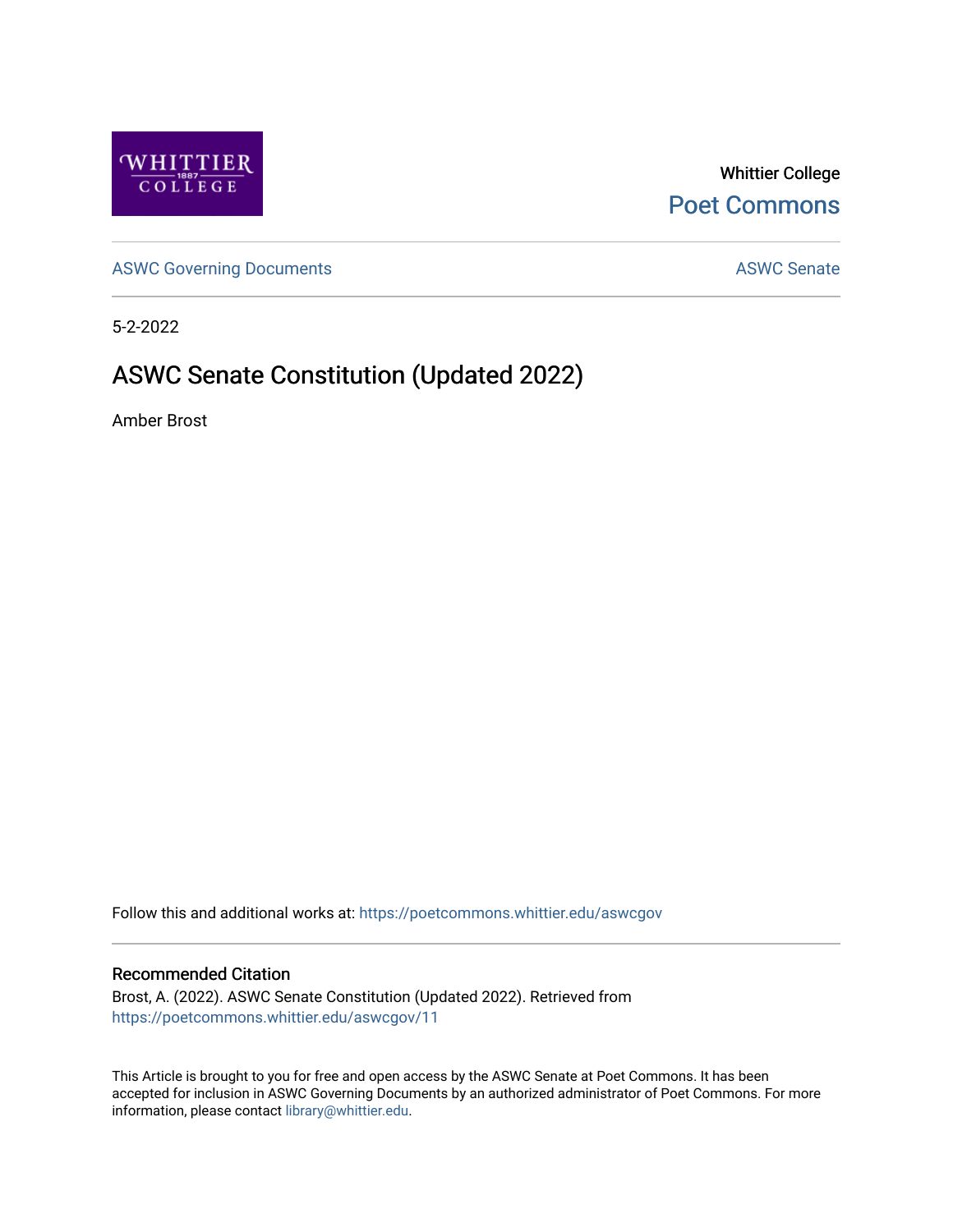# **CONSTITUTION OF THE ASSOCIATED STUDENTS OF WHITTIER COLLEGE**



Updated April 2022 By: Vice President Amber Brost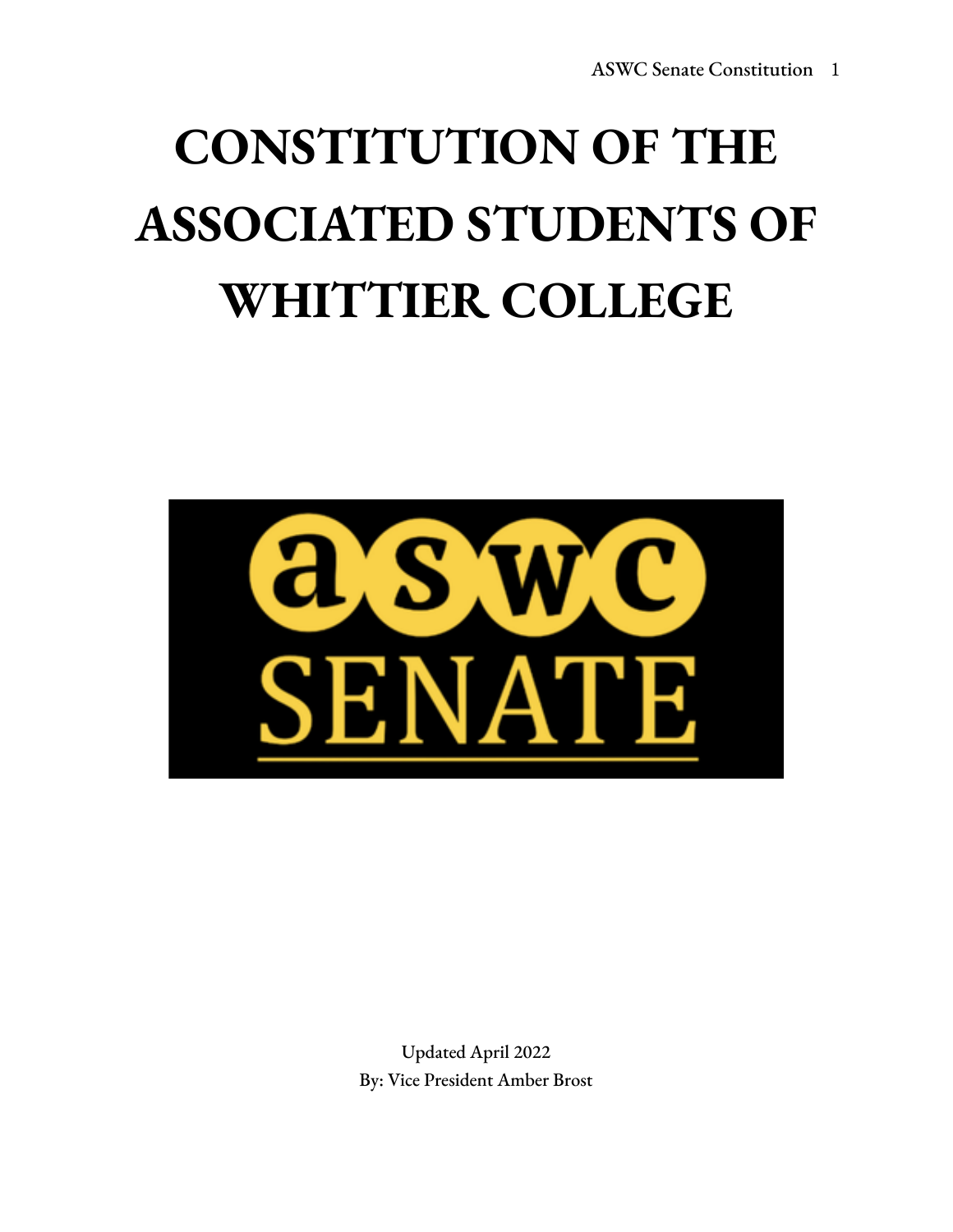| Article I:           |                                             |
|----------------------|---------------------------------------------|
| Article II:          |                                             |
| Article III:         |                                             |
| <b>Article IV:</b>   |                                             |
| Article V:           |                                             |
| <b>Article VI:</b>   |                                             |
| <b>Article VII:</b>  |                                             |
| <b>Section A</b>     |                                             |
| <b>Section B</b>     |                                             |
| <b>Section C</b>     |                                             |
| <b>Section D</b>     |                                             |
| <b>Section E</b>     |                                             |
|                      |                                             |
| <b>Section A</b>     |                                             |
| <b>Section B</b>     |                                             |
| <b>Section C</b>     |                                             |
| <b>Section D</b>     | Candidates, Elections, and Appointments  16 |
| <b>Section E</b>     |                                             |
| <b>Section F</b>     |                                             |
| Article IX:          |                                             |
| <b>Section A</b>     |                                             |
| <b>Section B</b>     |                                             |
| <b>Section C</b>     |                                             |
| <b>Section D</b>     | Candidates, Elections, and Appointments  23 |
| Article X:           |                                             |
| Article XI:          |                                             |
| Article XII:         |                                             |
| <b>Article XIII:</b> |                                             |
| <b>Article XIV:</b>  |                                             |
| <b>Article XV:</b>   |                                             |
|                      |                                             |
|                      |                                             |

# **TABLE OF CONTENTS**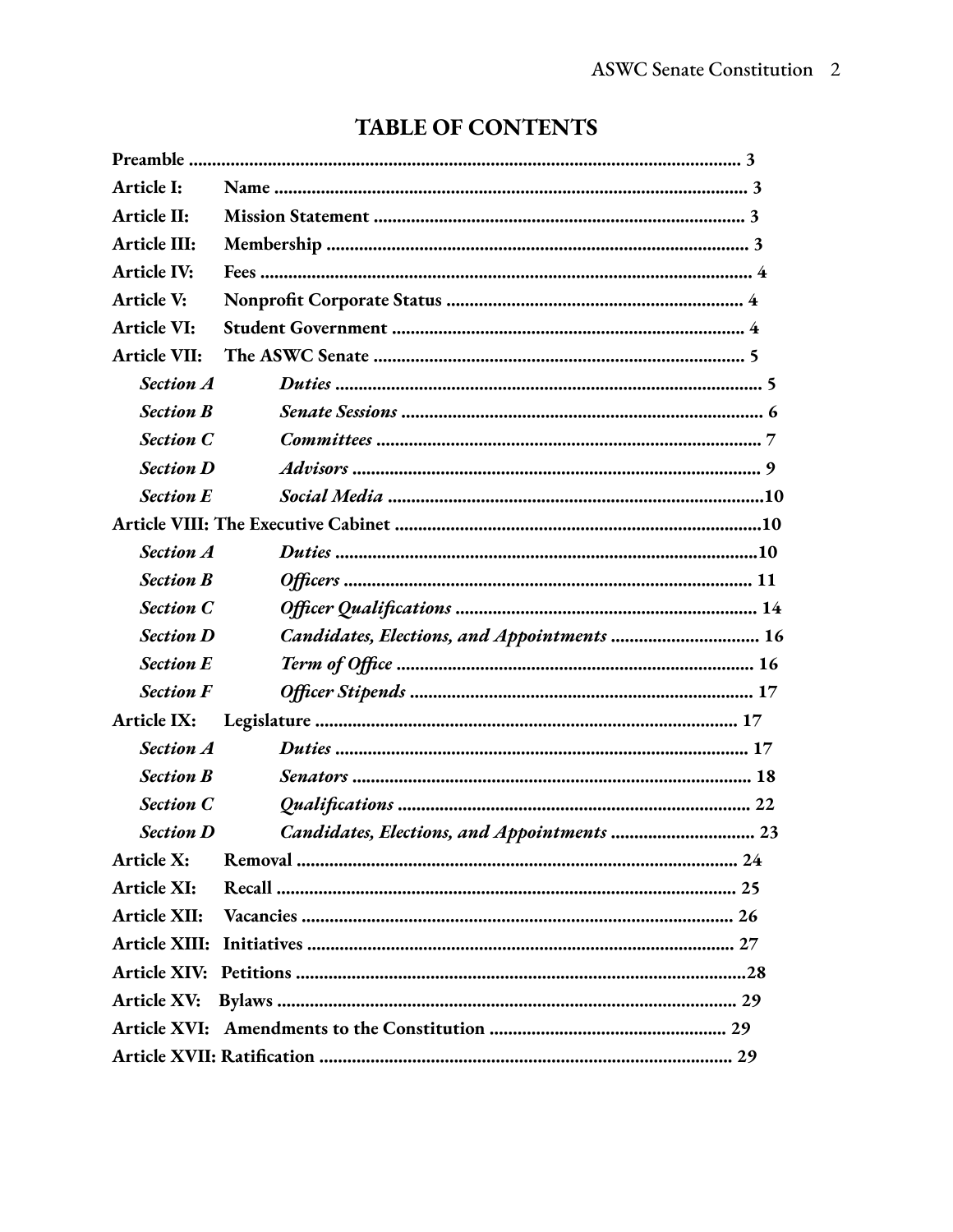## **PREAMBLE**

We, the students of the Whittier College community, recognize and assume the following responsibilities as members of that community:

A. The responsibility to vote in all elections of the Association;

B. The responsibility to serve, when called upon, on any and all committees of which the Association actively participates, except for due cause;

C. The responsibility to abide by all rules and regulations of the Whittier College community.

In order to provide the governing instruments for the conduct of all matters pertaining to the Associated Students, and in order to act as an educational force in the College community, we do hereby establish the following organization:

# **ARTICLE I: Name**

A. The name of this organization shall be the Associated Students of Whittier College, Inc. (referred to in the rest of this document as "ASWC").

# **ARTICLE II: Mission Statement**

A. The ASWC Senate, as the governing body of the Associated Students of Whittier College, is dedicated to the betterment of the College as an institution and as a member of the broader community. The Senate shall assist on-campus clubs and organizations in creating, promoting and implementing dynamic programs and events that involve students and add value to their educational experience. This body will act as an open forum for students to voice their opinions and desires, always keeping the best interests of the ASWC in mind. In all of its actions, the Senate will serve the students first with integrity, dedication, responsibility and humility.

# **ARTICLE III: Membership**

- A. Membership in the ASWC shall be required of all full-time registered undergraduate students.
- B. All ASWC members shall pay an ASWC Student Body Fee.
- C. All ASWC members shall have the right to participate in proceedings of the student government, the ASWC Senate (referred to in the rest of this document as "Senate", see Article V).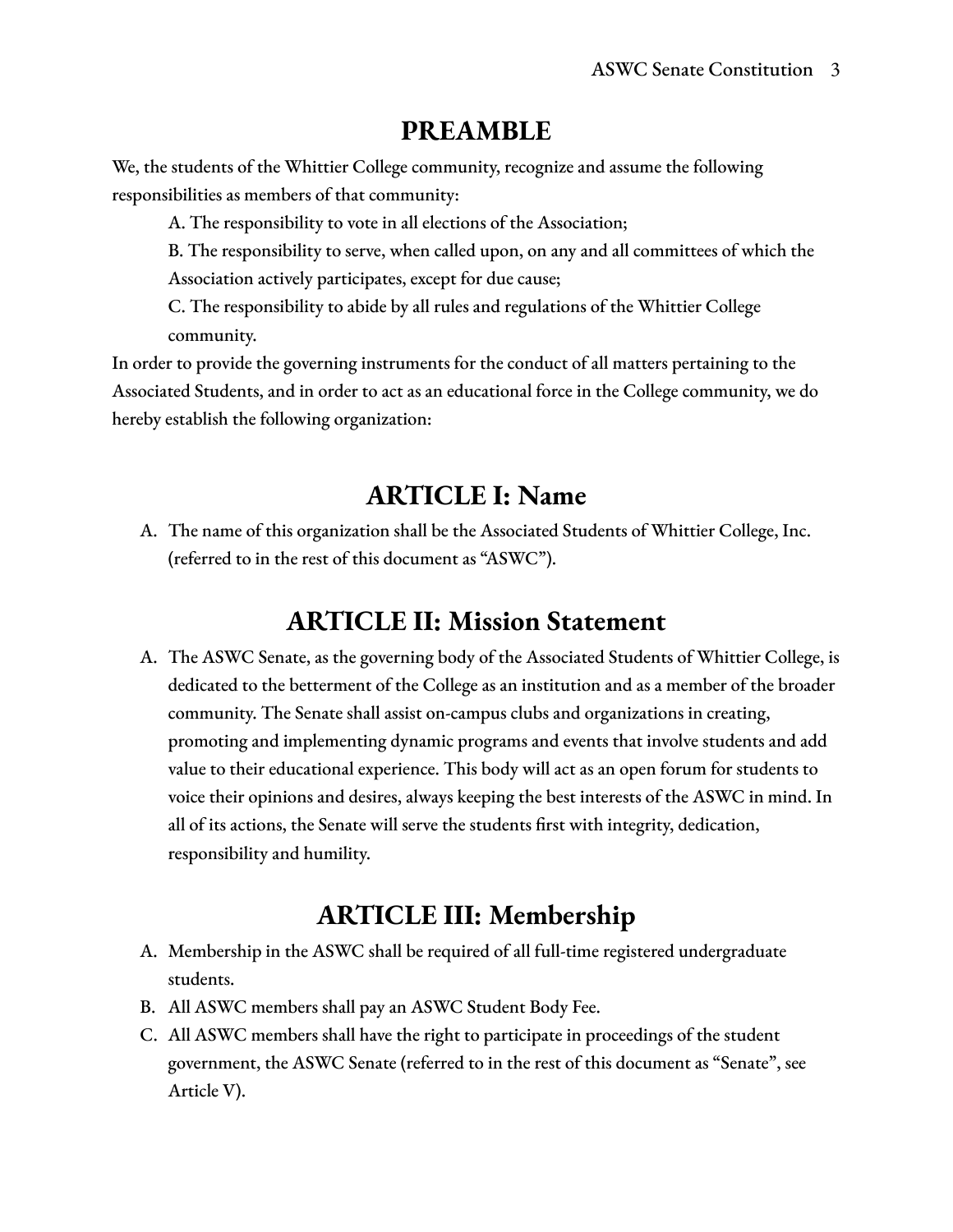## **ARTICLE IV: Fees**

- A. The ASWC shall be financed by the fees established by the Senate.
- B. All members shall pay an ASWC fee of \$120.00 per semester, 76.5% percent of which will go to the Senate and 23.5% to Media Council. 61% of the student body fees, which are collected every semester, will be allocated to the ASWC General Account and the ASWC Operations Account in the following percentage amounts (71% and 29%, respectively). The remaining 39% of the student body fees are to be distributed to the ASWC Allocations Account.
- C. The fee will be subject to increase based on inflation.
	- 1. The amount of the ASWC fee is subject to change by a three-quarters vote of the voting Senators present, a quorum being present. Any fee change is subject to approval by the College's Board of Trustees.
- D. The ASWC fee shall be collected by the College's Business Office each semester.
- E. ASWC fees shall be administered by the Senate, primarily through the Treasurer and Budget Committee, with supervision from the Director of the OSE or their designee.

## **ARTICLE V: Nonprofit Corporate Status**

- A. The ASWC shall be organized pursuant to the general nonprofit law of the State of California.
- B. The ASWC and Senate shall not contemplate financial gain or profit to the members hereof, and they shall be organized strictly for nonprofit purposes.
- C. An audit will be conducted of all expenditures of the ASWC at the end of each fiscal year, July 1- June 30, by an outside auditor.

## **ARTICLE VI: Student Government**

- A. The ASWC is governed by the Senate. The Senate is a unified body of elected and appointed Senators and Executives working to create a positive and open environment. The Senate's primary charge is to be responsible for the diverse interests, needs, and concerns of the ASWC. In order to achieve these responsibilities, and in accordance with the overall objectives of Whittier College:
	- 1. The Senate will be an approachable body that represents students' rights and concerns and is accountable and responsible to the ASWC for all legislative and executive decisions;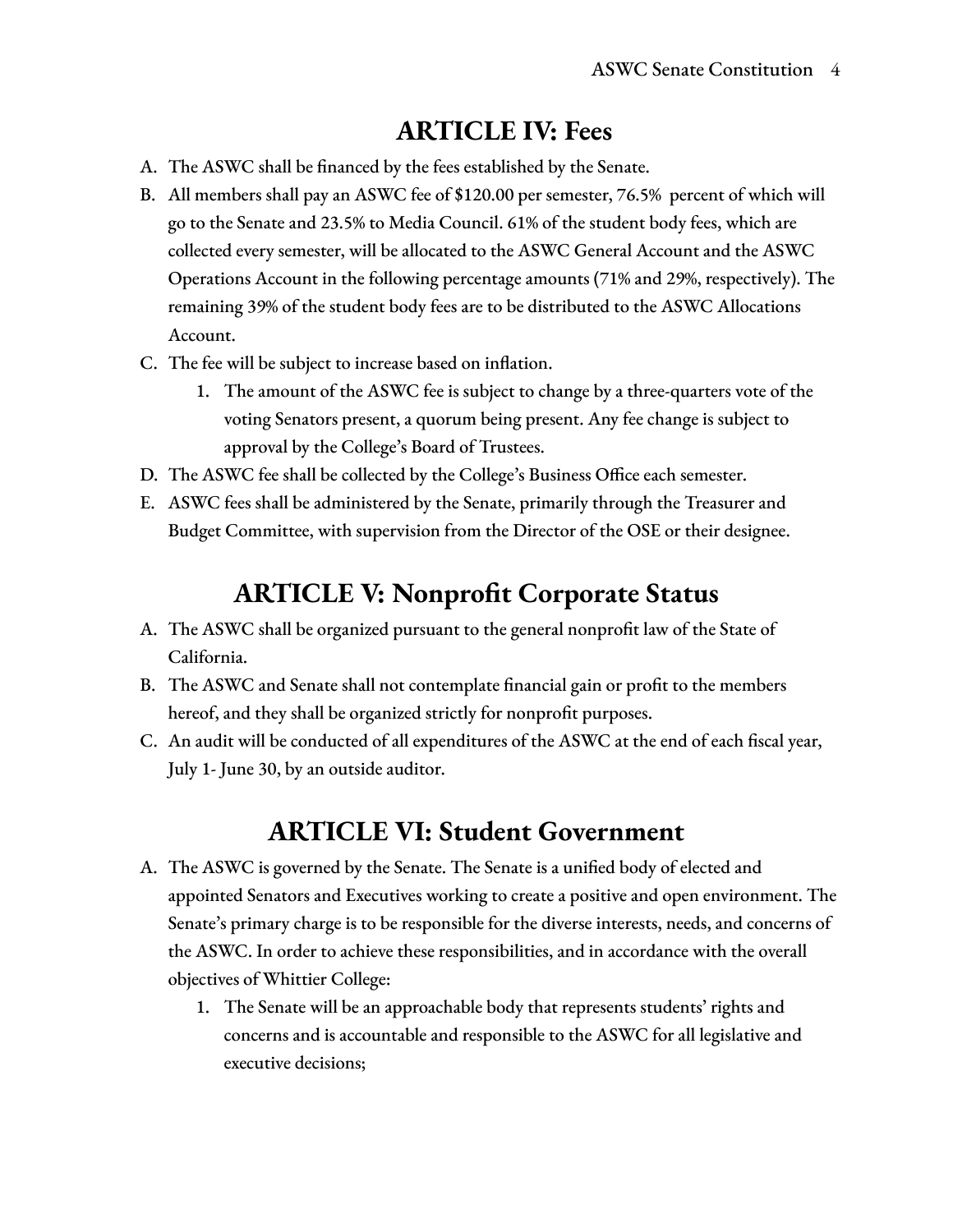- 2. The Senate will foster and maintain open communication between the students, faculty, staff, alumni and the Whittier community at large;
- 3. The Senate will allocate funds to support campus organizations, while providing balanced programming for cultural, educational, and social events;
- 4. Senators have a personal responsibility to uphold the inherent duties and ideals set forth by the ASWC and the Senate;
- 5. Each Senator represents the ASWC and their own constituents;
- 6. All powers not belonging to the Senate will remain with the ASWC.
- B. Each individual Senator will uphold the ideals of the students they represent and the College they attend by utilizing the full potential of their abilities toward their duties. The Senators will serve as leaders and role models, establishing a cohesive work environment within the Senate, with emphasis on respect, performance, and accountability.

## **ARTICLE VII: The ASWC Senate**

#### *1. Duties*

The Senate shall:

- 1. Have decision-making powers for the ASWC;
- 2. Have final authority over the budget and funding allocations of the ASWC;
- 3. Meet once a week on Mondays at 7p.m., time to be changed by ¾ vote or consensus approval, a quorum being present;
- 4. Establish its own rules of procedures, detailed in the ASWC Bylaws;
- 5. Create both standing and auxiliary committees;
- 6. Be composed of two bodies, the Executive Cabinet (see Article VII) and the Legislature (see Article VIII);
- 7. Be responsible for choosing of the Key to the College Award, Marilyn Veich Award, Miss Margo Latif Memorial Award, the ASWC Uptown Business Award, the Richard B. Harvey Award, and the Senator of the Year Award as described below:
	- a. The recipients must be approved by the Senate;
	- b. The Senate shall not give an award to any Senator;
		- i. An exception shall be made for the Senator of the Year Award;
	- c. *ASWC Uptown Business Award*
		- i. "Recognizes a business in the Uptown Association that has contributed to the relationship between students and community to the Whittier College community and its students"
	- d. *Key to the College Award*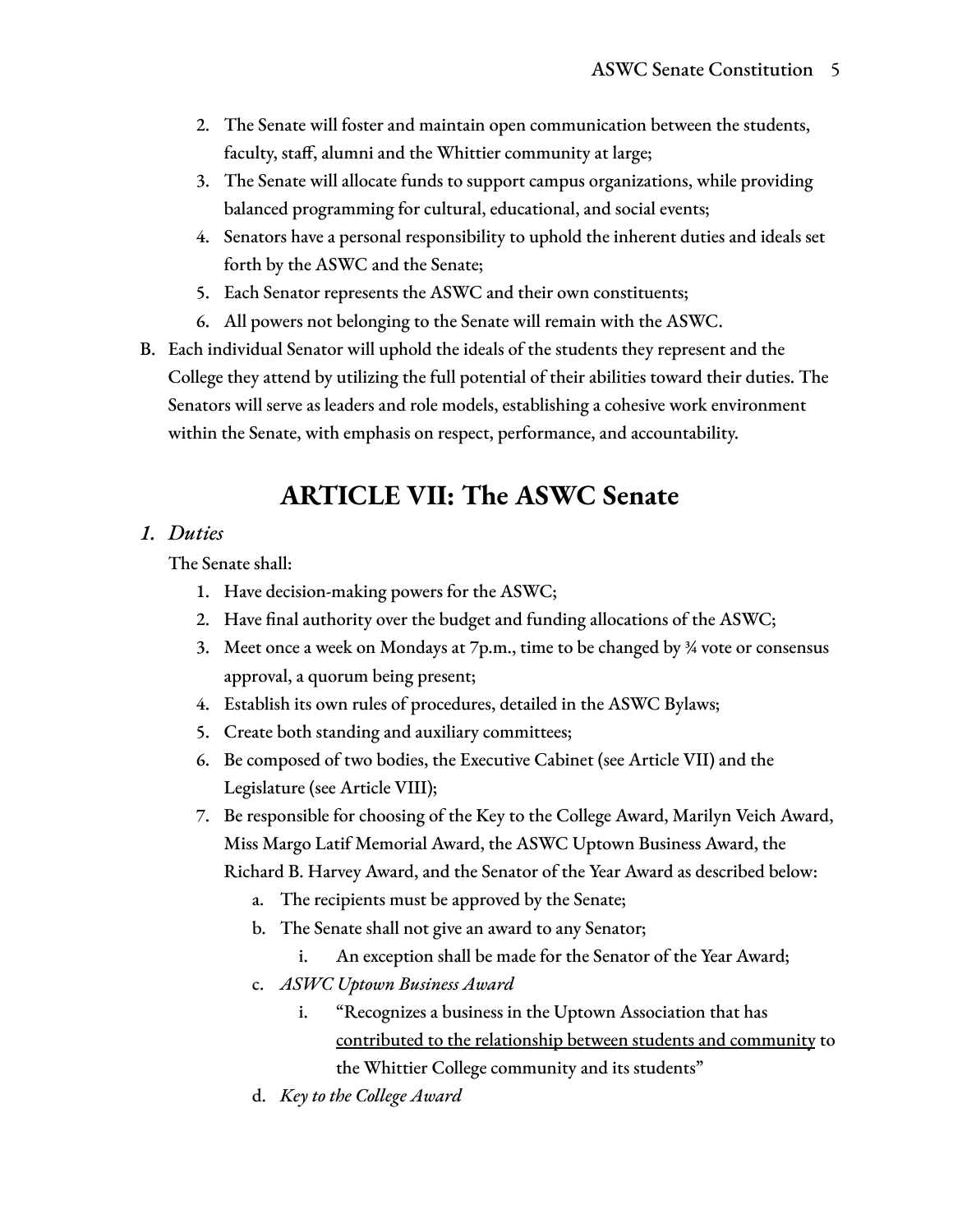- i. "Given to an individual who has shown great support for the ASWC and dedication to all students"
- e. *Marilyn Veich Award*
	- i. "Given to an individual who makes outstanding contributions to Whittier College and is dedicated to improving the lives of its students"
- *f. Miss Margo Latif Memorial Award*
	- i. "Given to a student who exemplifies strong leadership skills, illustrates the values of the college, and has, through their actions and participation in the Whittier College community, enhanced and bettered the institution"
- *g. Richard B. Harvey Award*
	- i. "Recognizes a tenured faculty member who has taught at Whittier College for an extended period of time honoring the recipient's outstanding leadership in the classroom and/or exemplary administrative service to the College. The Recipient has gone beyond the call of duty and has shown a true belief in Whittier College and its values"
- *h. Senator of the Year Award*
	- i. Given to a Senator who goes above and beyond their expected duties to serve the student body by: promoting collaboration within the Whittier College community, encouraging personal and professional development, and upholding Whittier College's Quaker values.

#### *2. Senate Sessions*

- 1. A quorum for the transaction of Senate business shall consist of 2/3 of the voting Senators seated. The Secretary shall determine if a quorum is present by a roll call at the beginning of each session, or when there is a question of whether a quorum is present before taking an action.
- 2. No Senator shall cast more than one vote per action.
- 3. The president shall vote only in the case of a tie.
- 4. The Vice-President is the Chair of Senate sessions, but shall not vote.
- 5. Attendance is mandatory.
- 6. Three unexcused absences per term by any Senator constitute removal. The Secretary will determine excused absences.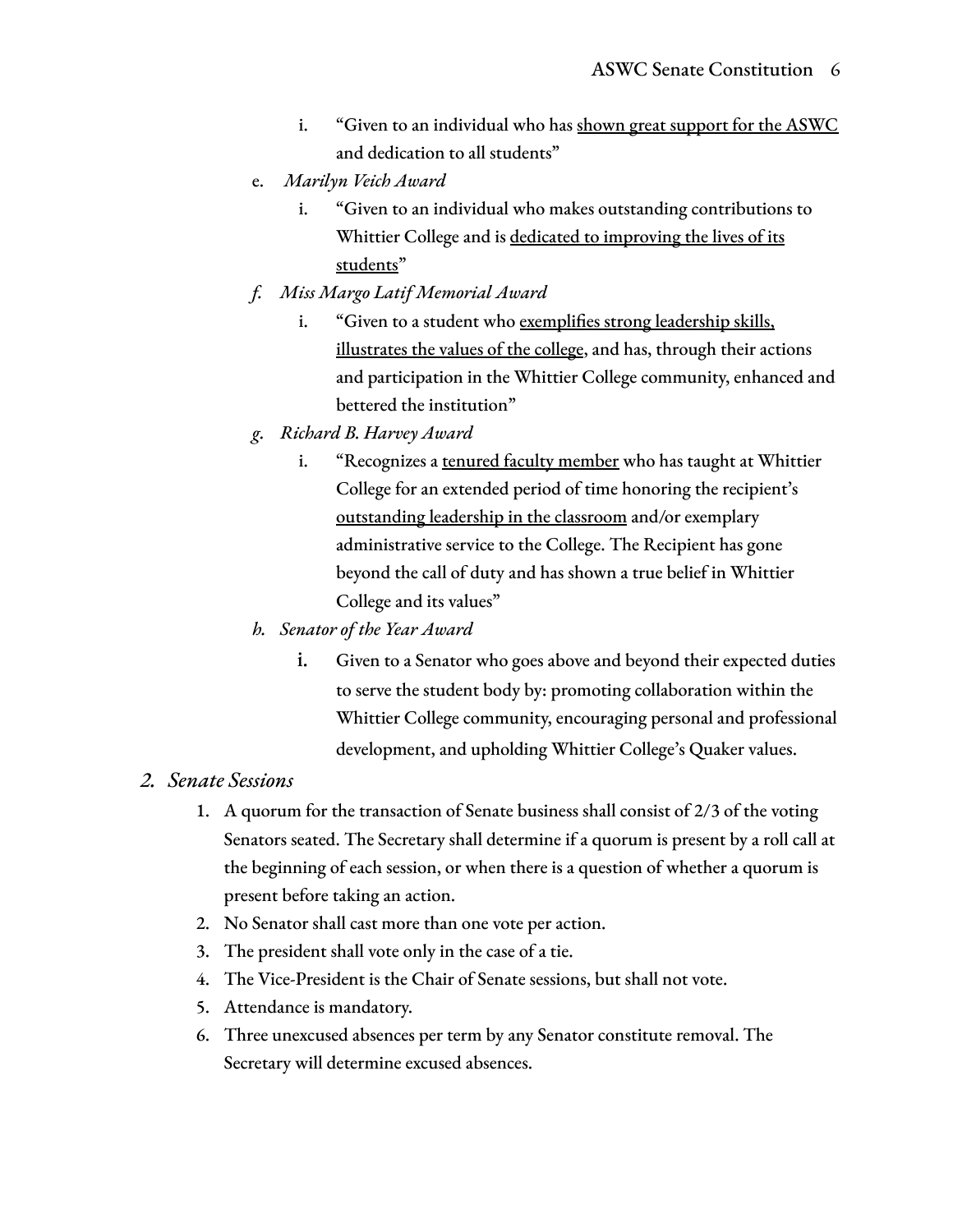- 7. All sessions shall be open to the ASWC and the press, except in discussions of personnel issues, or if closed by 2/3 vote or consensus approval of voting Senators present. The closing of a session is to be an exception, not standard procedure.
- 8. Session procedure as determined by the Senate shall be outlined in the ASWC Bylaws.

#### *3. Committees*

- 1. The Standing Committees of the Senate shall be those committees established by the Senate to ensure the effective functioning of the student government:
	- a. The Administrative Committee:
		- i. Is chaired by the Vice President;
		- ii. Shall consist of at least two Senators;
		- iii. Meets when there is a Constitutional amendment submitted to the Senate, when there is a question concerning the interpretation of the Constitution, prudent administrative matters, or when the chair deems it necessary;
		- iv. Reviews the Constitution, appendices and Bylaws of the Senate;
		- v. Will make interpretations of the ASWC Constitution with the Administrative Advisor;
		- vi. Will review all possible constitutional changes submitted to the Senate before they are formally posted and presented to the body;
		- vii. Performs any other duties as established in the ASWC Bylaws.
	- b. The Budget Committee
		- i. Is chaired by the Treasurer;
		- ii. Shall consist of at least seven Senators
		- iii. Meets weekly to review budget requests;
		- iv. Makes recommendations to the Senate on funding requests;
		- v. Makes decisions on funding requests that do not exceed \$2,500;
		- vi. Makes recommendations to the Senate on funding requests that exceed \$2,500;
		- vii. Processes all monetary transactions; viii. Performs any other duties as established in the ASWC Bylaws.
	- c. The Elections Committee
		- i. Is chaired by the Secretary;
		- ii. Shall have at least two senators and two non-Senate members;
		- iii. Is responsible for running all Senate elections;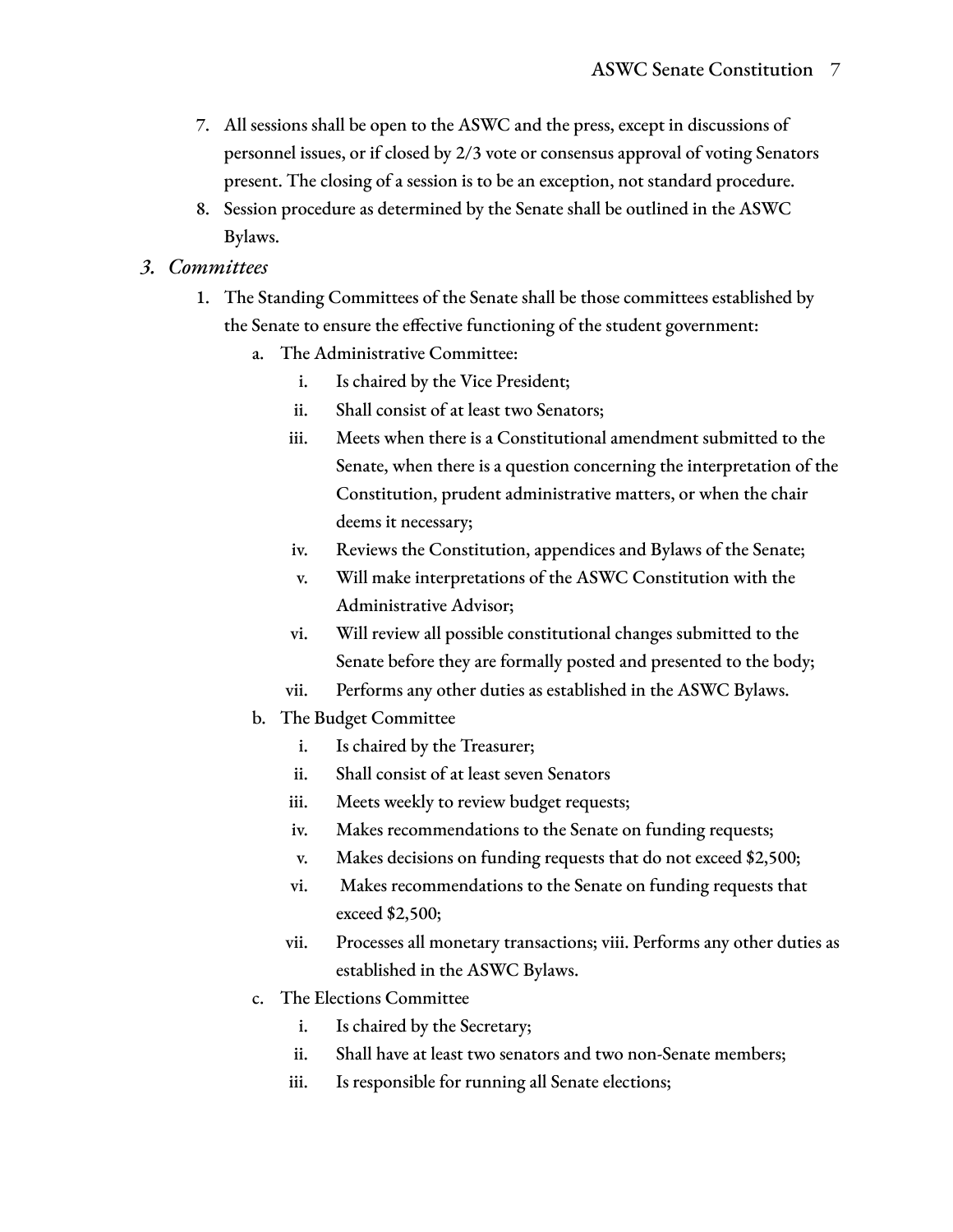- iv. Recommends to the Senate guidelines set forth in the Election Code;
- v. Performs any other duties as established in the ASWC Bylaws and the Election Code.
- d. The Campus Relations Committee
	- i. Is chaired by the Campus Relations Director;
	- ii. Shall have at least two Senators;
	- iii. Is responsible for the maintaining of the Senate display board, the Senate website, and all other electronic mediums under the supervision of the Senate;
	- iv. Work with the President and Elections Committee concerning the publicity of elections;
	- v. Seek candidates to fill vacancies on the Senate and committees as directed by the Senate and the President;
	- vi. Coordinate and facilitate forums and public meetings as deemed necessary by the Senate or the President;
	- vii. Fulfill any other duties in the realm of publicity or public relations as determined by the Senate or the President.
- e. Program Board
	- i. Shall be the primary programming group sponsored by the Senate for the ASWC by providing a wide variety of events and programs available to all students;
	- ii. Will be chaired by the Program Board Director (see Article VIII, Section B, 2);
	- iii. Shall have at least two Student Body Representatives;
	- iv. Will be comprised of a group of any and all Whittier College students interested;
	- v. Meets weekly or as determined by the Director (Chair);
	- vi. Will be responsible for planning and managing all traditional and new events as decided upon by Program Board members;
	- vii. Will be funded according to the policies outlined in Article VII, Section A of the Bylaws, and will be held accountable to the Senate;
	- viii. Shall have a budget that will be under the jurisdiction of the ASWC Treasurer;
	- ix. Will be advised by a professional staff member of the Office of Student Engagement.
- f. The Advocacy Committee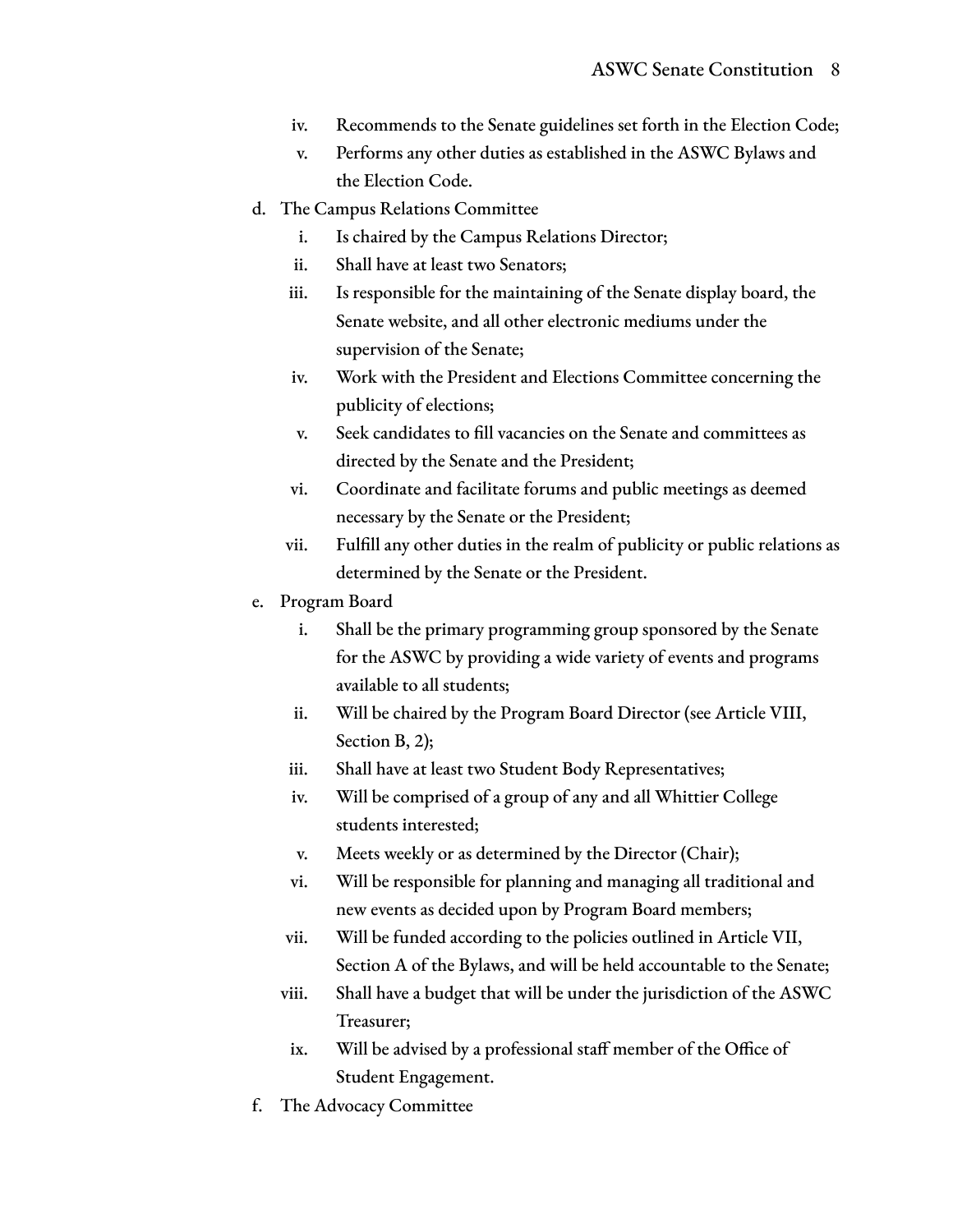- i. Is chaired by the ASWC President.
- ii. Shall have at least two Senators;
- iii. Should strive to include non-Senate members of the ASWC;
- iv. Is responsible for guiding students through the College's disciplinary process, should the student request it;
- v. Shall inform students of the College's rules and changes to the rules;
- vi. Fulfill any other duties to advocate for and protect students' rights as determined by the Senate.
- g. The Environmental Committee
	- i. Is chaired by the Environmental Action Advocate.
	- ii. Should strive to include non-senate members of the ASWC;
	- iii. Will meet weekly or as determined by the Chair.
	- iv. Is responsible for creating and continuing initiatives towards sustainability on campus and off campus.
	- v. Is responsible for managing and making decisions regarding their budget.
- 2. The Auxiliary Committees of the Senate shall be established at the discretion of the Executive Senate Board. They include, but are not limited to:
	- a. Student Feedback Committee
	- b. Culinary Committee
- 3. Non-Senate members may serve on one ad hoc committee created by the President, or one standing committee of the Senate and/or two auxiliary committees.
- 4. The President may create ad hoc committees, as deemed necessary.
- 5. The Senate may create committees as deemed necessary.
- 6. Senators must be assigned to committees at the Senate Retreat.
- 7. Any other duties of the Senate committees shall be described in the ASWC Bylaws.
- *4. Advisors*
	- 1. There shall be at least two advisors to the Senate, one faculty and one administrative advisor.
	- 2. The administrative advisor shall be the Director of the OSE, or their designee.
	- 3. The Faculty Advisor shall be elected/appointed by the Faculty Senate, or their designee.
	- 4. Advisors may speak when recognized by the Chair.
	- 5. Advisors hold no voting rights.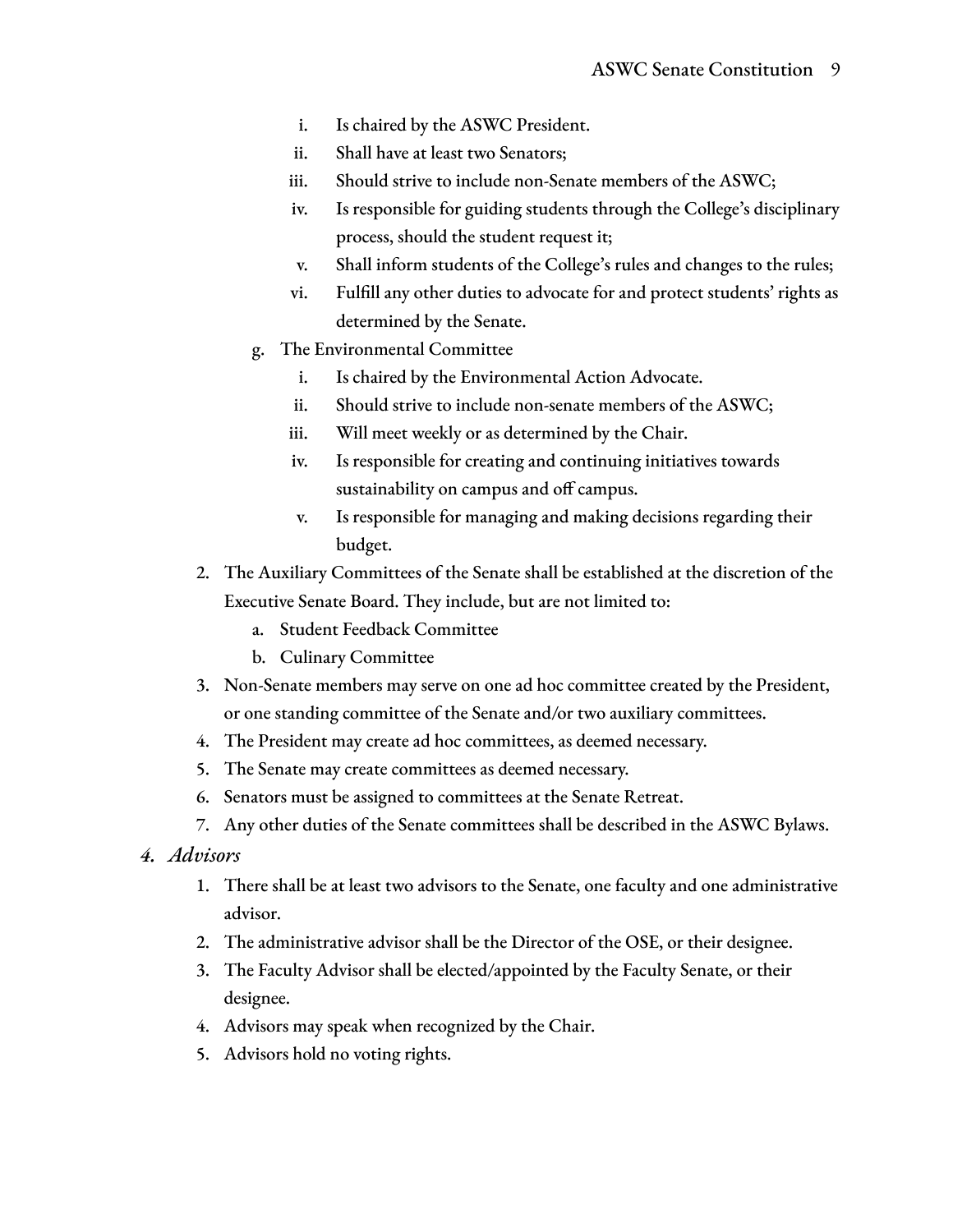- 6. The Senate Faculty Advisor shall be allocated a regular stipend, not to exceed seven hundred dollars (\$700) per semester, with the amount determined at the beginning of each semester at the discretion of the Budget Committee.
- 7. The determined amount shall be taken out of the Operations Account and made payable to the Senate Faculty Advisor.

#### *5. Social Media*

- 1. The ASWC Senate is to remain a neutral party when posting on Social Media.
- 2. The ASWC Senate shall post about anything that has to do with the Senate itself or any Whittier College Organizations, Clubs, and Departments.
	- a. This also includes sharing posts that those listed above post on their own social media platforms.
- 3. Social Media posts that do not pertain to the ASWC Senate or to other Whittier College Organizations, Clubs, and Departments are to be approved by the entire Senate by ⅔ vote before they are posted on the following platforms:
	- a. Instagram
	- b. Facebook
	- c. Twitter
	- d. Or any other Social Media platforms that the ASWC Senate uses
- 4. The vote can be taken virtually or in-person.
- 5. The Campus Relations Director will create a post and share it with the Senate to be voted on.
- 6. In some circumstances when a situation arises where a vote cannot be obtained from the ASWC Senate, the President shall make the executive decision on whether or not to post on the platforms listed above.
- 7. This amendment will only be applied to the ASWC Senate's Platforms.

# **ARTICLE VIII: The Executive Cabinet**

#### *A. Duties*

- 1. The executive power of the Senate shall be vested in an Executive Cabinet, composed of President, Vice President, Campus Relations Director and Secretary elected by the ASWC, and ASWC Treasurer.
- 2. The President is Chair of all meetings of the Executive Cabinet.
- 3. The Cabinet is responsible for the daily functions of the Senate.
- 4. All members of the Executive Cabinet must remain in academic and disciplinary good standing throughout their term in office.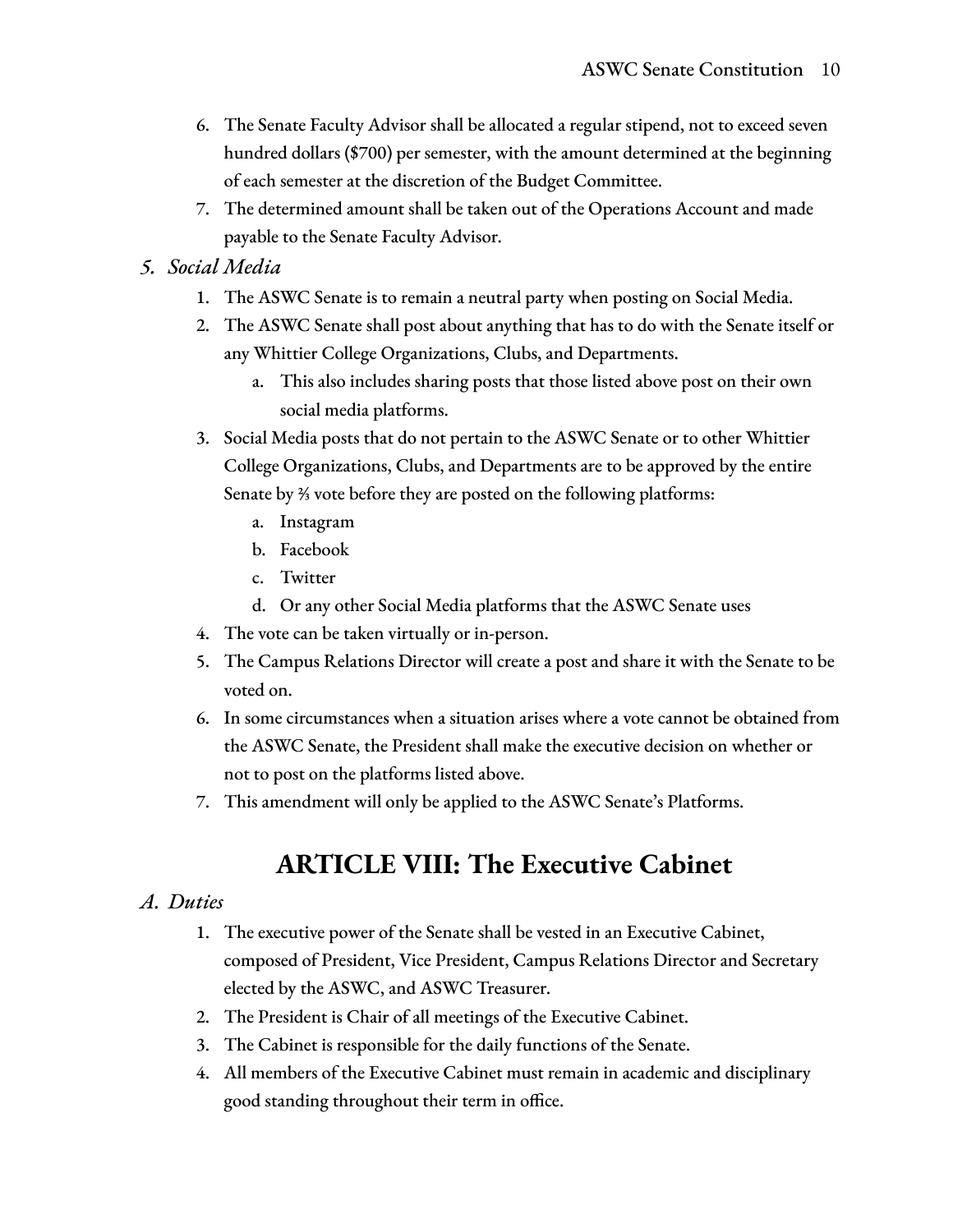- 5. All members of the Cabinet must maintain a 2.7 grade point average (GPA) throughout their term in office.
- 6. The Executive Cabinet must create a categorized estimate of the projected operations budget of the Senate for the upcoming semester.
	- a. estimates must be presented to the body at the third Senate session of each semester.
	- b. This estimate must be posted outside the Senate office and online.
	- c. The estimate must take into consideration, but is not limited to, Student Body Representative Budgets, office supplies, Executive Cabinet expenses, retreats, and catering.
- 7. The Cabinet must meet once a week prior to Senate sessions or as deemed necessary by the President.
- 8. All members of the Cabinet must attend the Transition Retreat.
- 9. All members of the Cabinet must set ten hours a week of office time as defined by Article VI of the Bylaws.
- *B. Officers*
	- 1. The President shall:
		- a. Be elected in a general election of the ASWC;
		- b. Be the chief executive officer (CEO) of the ASWC;
		- c. Create, with the Senate, a program of priorities and objectives;
		- d. Call sessions of the Senate, or special sessions, when deemed necessary;
		- e. Appoint the Treasurer and Program Board Director, and Environmental Action Advocate, with Senate approval;
		- f. Make Senate appointments of Senators to Senate committees;
		- g. Establish ad hoc committees, as deemed necessary;
		- h. Be an ex-officio and non-voting member of the Senate, but can vote in case of tie votes;
		- i. Be an ex-officio and non-voting member of all Senate committees;
		- j. Be an ex-officio and non-voting member of all constituent groups represented in the Senate;
		- k. Be responsible for presenting semesterly "State of the ASWC" (ASWC Address) to both Student Body and Board of Trustees which are to be made available online and in the Senate office;
		- l. Chair the Executive Council;
		- m. Organize forums to discuss relevant ASWC issues;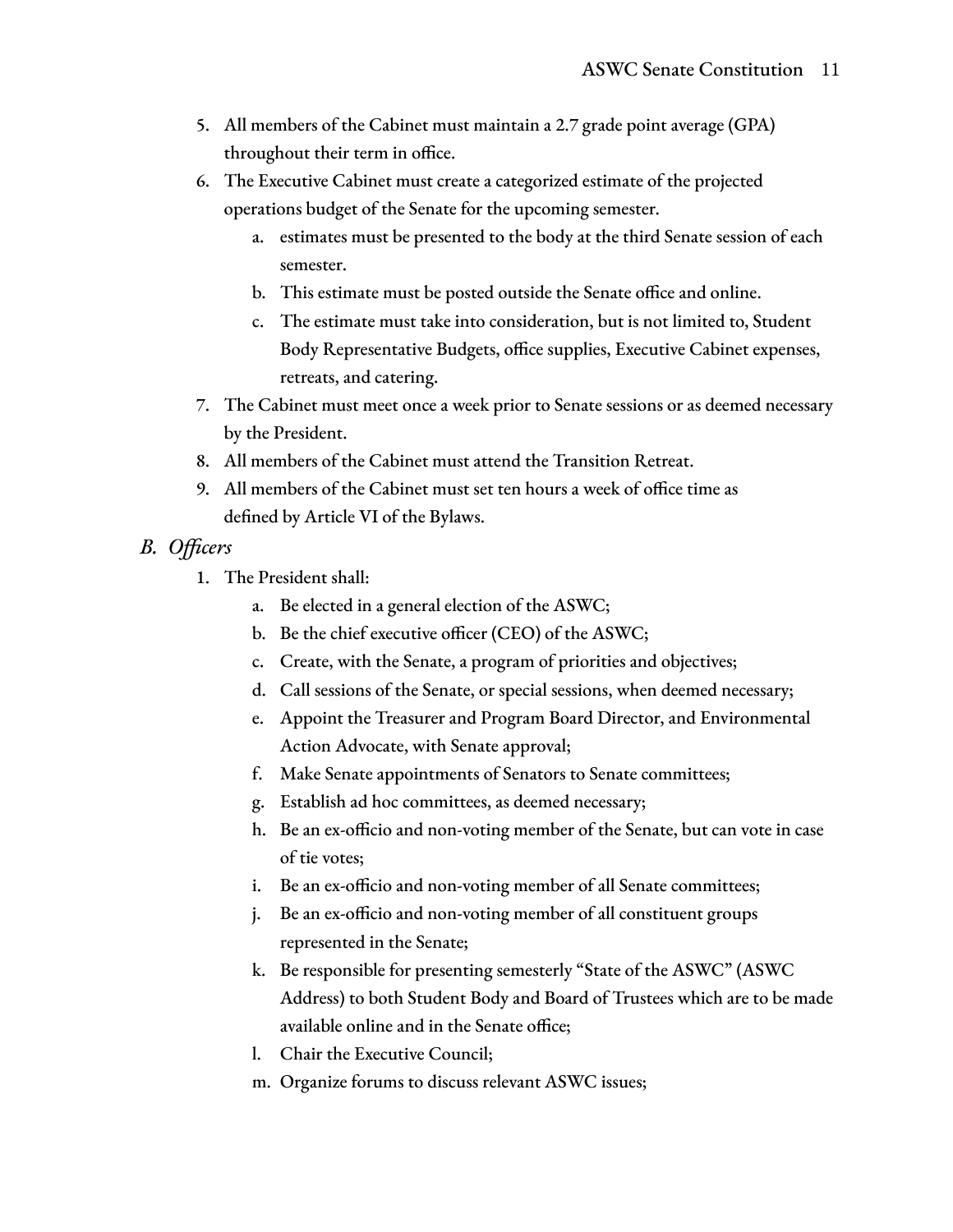- n. Be the official liaison to the College's administration;
- o. Act as the official spokesperson for the ASWC at all College and community functions;
- p. Possess veto power of Senate legislation, funding, or bills for up to three days from passage. If the bill is not vetoed within three days, it will automatically be considered approved even if not signed, which can be overruled by a 2/3 vote of the Senate;
- q. Meet weekly with the Administrative Advisor to the Senate;
- r. Meet monthly with the Dean of Students;
- s. Meet monthly with the President of the College;
- t. Chair Senate sessions in the Vice President's absence, or appoint another member of the Senate as Chair of the meeting;
- u. Perform any other duties as outlined in this Constitution and its Bylaws
- 2. The Vice President shall:
	- a. Be elected in a general election of the ASWC;
	- b. Assume all functions and responsibilities of the President in case of inability to perform the duties of the position, removal, recall, or resignation;
	- c. Chair the weekly Senate sessions;
	- d. Chair the Administrative Committee;
	- e. Make recommendations to the Senate for changes to the current ASWC Constitution, Bylaws and Appendices, when necessary;
	- f. Serve as ex-officio and non-voting member of all Senate committees;
	- g. Be a non-voting member of the Senate;
	- h. Work to continuously improve the representation between Senators and their constituencies;
	- i. Obtain biweekly committee reports from Senators' committee chairs;
	- j. Assign scheduled office time to Senators on a semester basis;
	- k. Monitor with the ASWC Treasurer the disbursement and use of all funds to the Senators and Executive Cabinet;
	- l. Perform any other duties as outlined in this Constitution and its Bylaws.
	- m. Plan all retreats for the Senate.
	- n. Archive all Senate documents.
- 3. The Campus Relations Director shall:
	- a. Be elected in the general election of the ASWC;
	- b. Be a non-voting member of the Senate;
	- c. Serve as Chair of the Campus Relations Committee;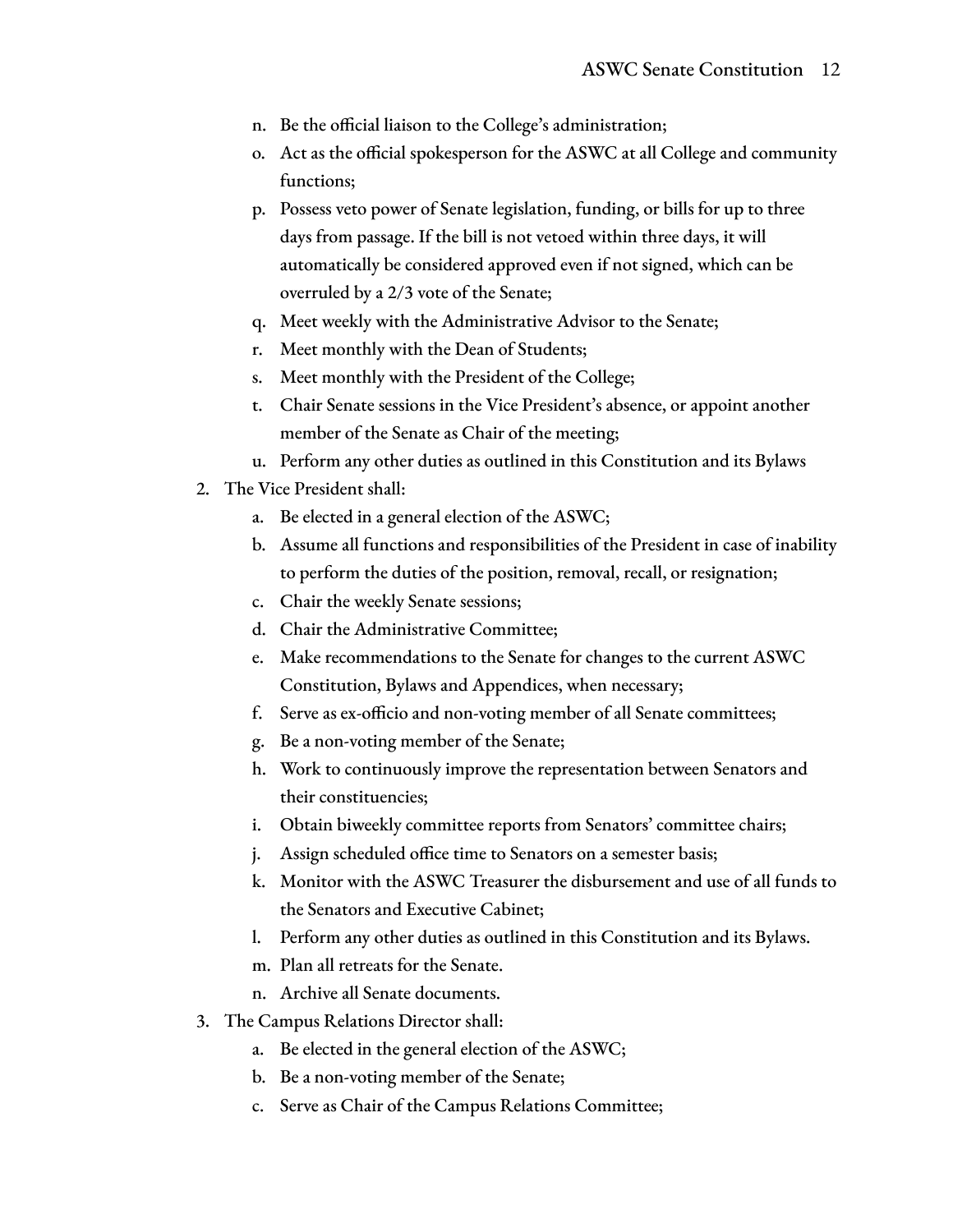- d. Take independent action to research concerns, problems, or issues relating to the ASWC and provide the Senate with information;
- e. Assist the President in facilitating good relations with the Senate and members of the ASWC;
- f. Manage and update the ASWC website and all other electronic resources of the Senate;
- g. Collect end of year reports from all Senators;
- h. Collect and preserve all Senate related articles released weekly in the media in the Senate office;
- i. Work to promote the body and constituencies of the Senate throughout the ASWC;
- j. Help the President fill all ASWC appointed positions, including Auxiliary Committees and Media Council;
- k. Notify campus publications and the ASWC of Senate proceedings throughout the ASWC;
- l. Assist the President and Senate in coordinating advocacy efforts on behalf of the Senate;
- m. Assist Student Body Representatives with performing duties as outlined by the ASWC Constitution;
- n. Perform any other duties as outlined in this Constitution and its Bylaws.

#### 4. The Secretary shall:

- a. Be elected in a general election of the ASWC;
- b. Keep detailed minutes of all Senate sessions;
- c. Process all actions approved by the Senate;
- d. Post agendas and minutes available online for all students;
- e. Keep accurate and updated Senate files;
- f. Compile all agendas, minutes, and actions by Senate at the end of the term;
- g. Serve as Chair of the Elections Committee;
- h. Be a non-voting member of the Senate;
- i. Notify Senators of sessions;
- j. Take attendance at Senate sessions and determine if a quorum is present;
- k. Perform other duties as assigned by the President and Senate regarding any other clerical tasks;
- l. Perform any other duties as outlined in this Constitution and its Bylaws.
- 5. The ASWC Treasurer shall: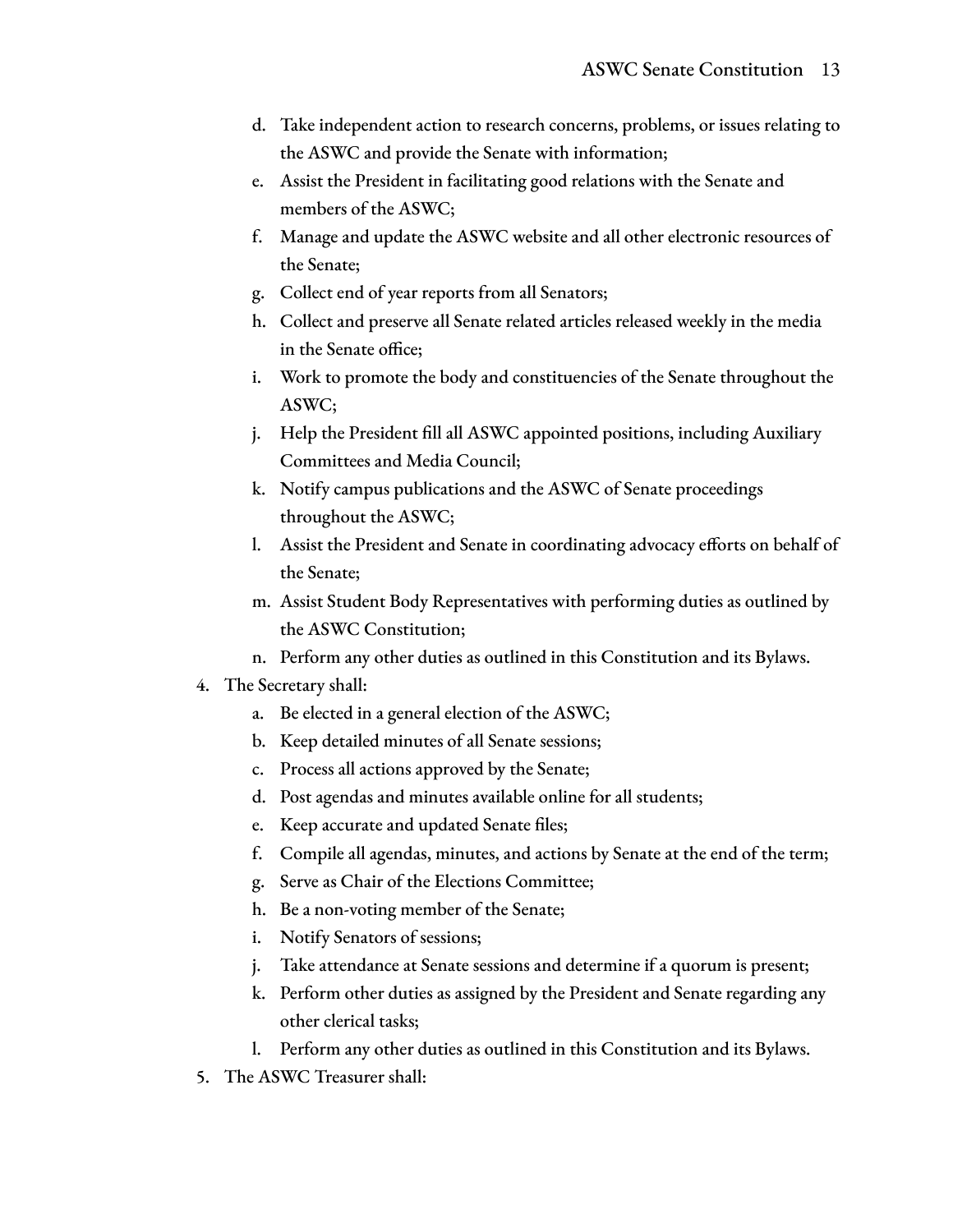- a. Be elected in the general election of the ASWC via the outlined process in Article II Subsection E of the Election Code;
- b. Be the chief financial officer (CFO) of the ASWC;
- c. Keep accurate and updated records of all ASWC accounts;
- d. Submit weekly financial reports at Senate sessions. The report must include two separate sections: Operations budget of the Senate, which shall include Program Board, and allocated money to clubs and organizations on campus;
- e. Chair the Budget Committee;
- f. Request yearly or semester budgets from recognized councils, coalitions, and governing bodies;
- g. Be responsible for monitoring all officially recognized councils, coalitions, and governing bodies;
- h. Co-sign all check requests, reimbursements, or any other forms of fund disbursement from ASWC to student organizational accounts regarding Senate funding;
- i. Set procedures and standards, through the Budget Committee with the assistance of the OSE Office, for all ASWC and organizational accounts;
- j. Be empowered to freeze ASWC or organizational accounts immediately if questions of impropriety arise. The President must then be notified, and the freeze becomes an immediate agenda item for the next meeting;
- k. Be a non-voting member of the Senate;
- l. Perform any other duties as outlined in this Constitution and its Bylaws.

#### *C. Officer Qualifications*

- 1. The President, Vice President, Campus Relations Director, Secretary, and Treasurer shall be full time students with a cumulative GPA of at least 2.7 at the time of nomination.
- 2. The President, Vice President, Campus Relations Director, Program Board Director, Secretary, and Treasurer must be in good standing as otherwise defined by the College at the time of nomination.
- 3. The President, Vice President, Campus Relations Director, Program Board Director, Secretary, and Treasurer shall have completed two full-time semesters at Whittier College, and have served one term on the Senate Table.
- 4. No student is eligible to run or to be appointed for an office for which they will be unable to complete the term of office.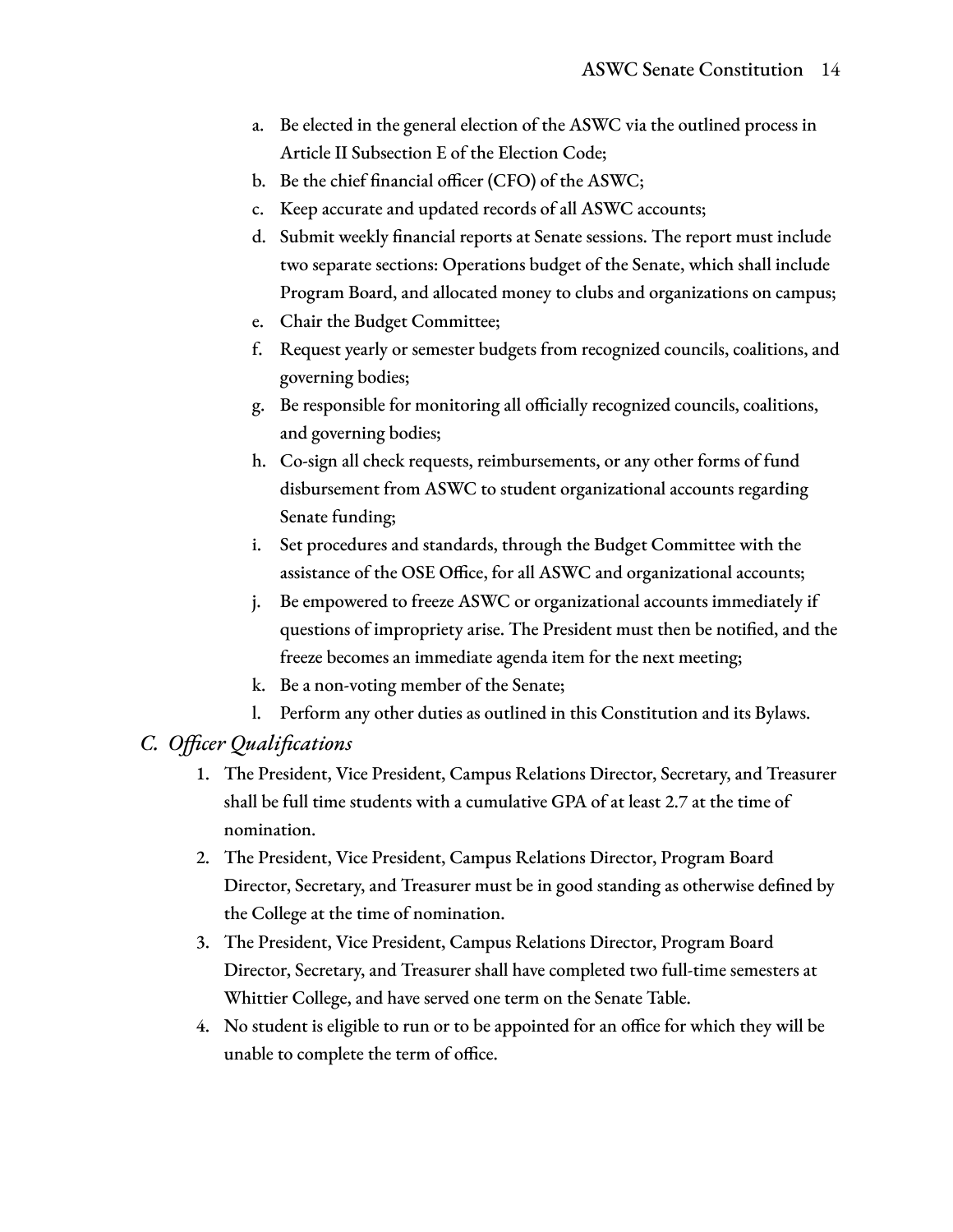- 5. Candidates for the offices must adhere to any other standards set forth by the Elections Code.
- 6. There shall be an appeals process established and made known to prospective candidates. Notice of the appeals process is to be added to the "Candidate Packet."
- 7. The Elections Committee establishes a "Candidate Packet" of information that must be completed in order to run in an ASWC election.
- 8. The "Candidate Packet" includes the following;
	- a. Academic good standing signature
	- b. Disciplinary good standing signature
	- c. Process for Appeals
- 9. If any piece of information is incomplete at the due date, each candidate with an incomplete packet is told when an appeals board will convene to hear their case, except in cases of academic probation and/or disciplinary good standing.
- 10. The appeals board shall consist of three people:
	- a. The Faculty Advisor or their designee
	- b. The Administrative Advisor or their designee
	- c. The Secretary of the Senate, who serves as the chair of said board, or any other Senator, appointed by the membership, that is not running in the elections
- 11. The following are items that may not be appealed:
	- a. Academic probation
	- b. Disciplinary good standing
- 12. The appeals board shall meet, review, and render a decision within a 4 hour period of receiving that appeal as to give the candidate time to plan their campaign.
- 13. The appeals process is as follows:
	- a. The Secretary briefs members of case(s) brought before them.
	- b. A meeting is called and participants are notified.
	- c. The board reviews the case and calls participants in for questioning.
	- d. The meeting shall be closed to review all information.
	- e. The board renders a decision based on all the information at the time of the review.
	- f. The board notifies the participant in a timely manner.
	- g. The board notifies the Senate at the next Senate session of the board's decision.
- 14. The appeals board shall make a unanimous decision. The appeals board shall give its decision(s) to the Senate about those candidates that are able to run in the election.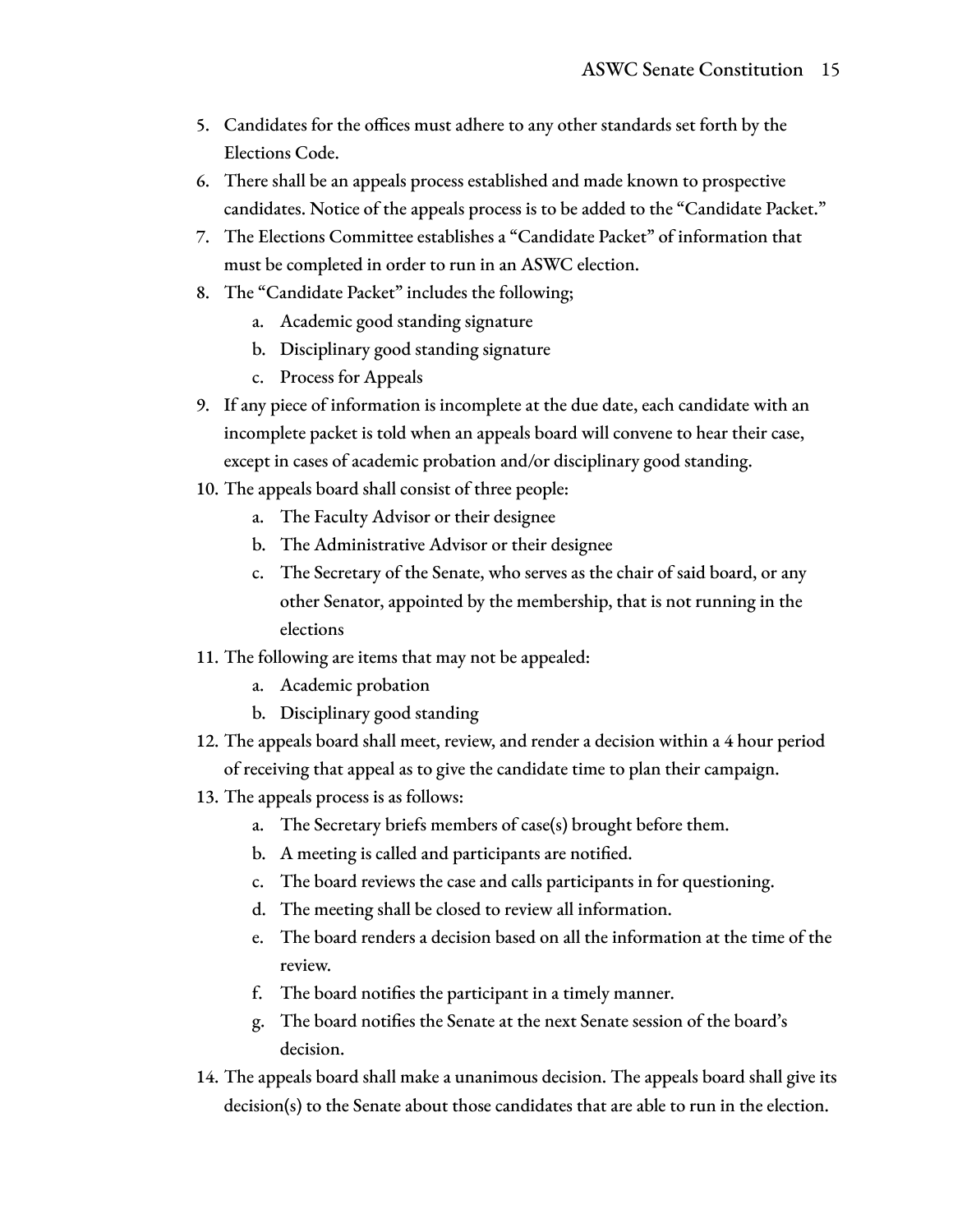#### *D. Candidates, Elections, and Appointments*

- 1. Candidates may be placed on the ballot by the Elections Committee according to the procedures outlined in the Election Code.
- 2. The general elections shall be no earlier than the first week of April, and no later than the third week of April.
- 3. All contested elections shall be declared by plurality. If the election is uncontested, a vote of 50%+1 vote shall be required for the candidate to be declared winner.
- 4. A consensus or 2/3 majority of the voting body of Senate shall be required for approval of the candidates for the offices of Program Board Director, ASWC Treasurer, and Governing Bodies.
- 5. If the Elections Committee has not declared a winner(s) by the beginning of the new term of office, the incumbent(s) shall remain in office until a winner is declared.
- 6. Neither elected nor appointed officials shall hold more than one office at the same time.
	- a. Exception: an elected or appointed official can hold more than one office at the same time under special circumstances written in the elections code under Article IV, Section A.
- 7. If there are no candidates for an office, the office will be considered according to the procedures of Article XI.
- 8. Procedures for campaigning and elections are detailed in the Elections Code.
- 9. All decisions concerning elections shall be determined by the following, in order of decreasing precedence:
	- a. This Constitution
	- b. The ASWC Bylaws
	- c. ASWC Senate

#### *E. Term of Office*

- 1. Unless otherwise stated, all officers shall be elected/appointed for a one-year term, beginning with the last Senate session of the Spring Term and ending on the last Senate session of the following Spring Term; with the exception of the First-Year Class Council (FCC) who shall serve after Fall Elections and ending on the same Senate session as stated previously.
- 2. There shall be a Transition Retreat with the incumbents and newly elected/appointed officials and representatives, which will be held after the start of the Fall Term.
- 3. There shall be a "Goal Setting" retreat after the conclusion of the "Jan Term".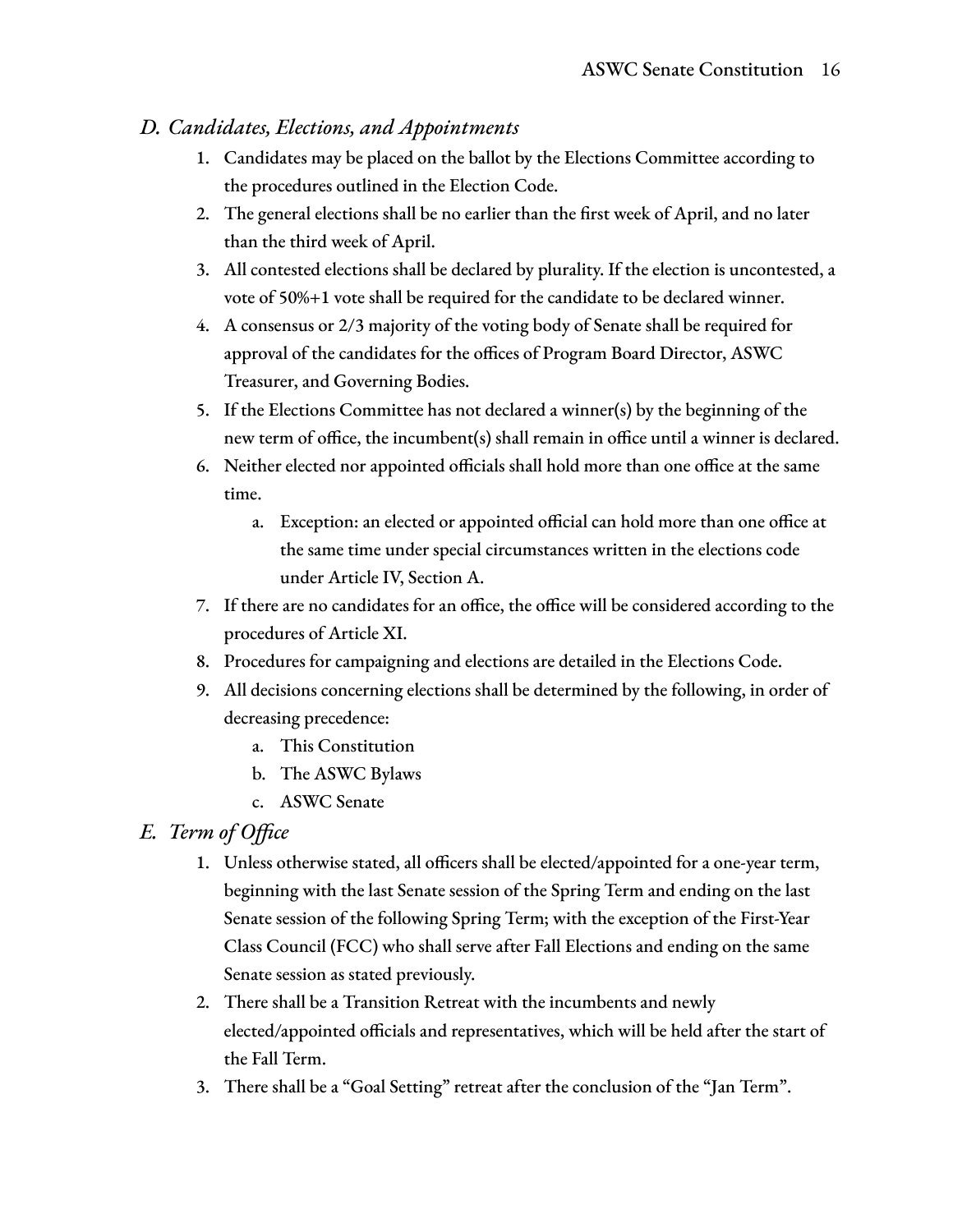#### *F. Officer Stipends*

- 1. Executive member stipends are not to exceed \$2400 nor fall short of \$1900 per semester,
- 2. The Budget Committee possesses the discretion to recommend, review, and withhold Executive stipends reliant upon the performance of Executive Members,
	- a. Members of the ASWC, including all students and staff, possess the right to initiate Executive Member stipend discussion/stipend reconsideration upon request at a Budget Committee meeting,
	- b. Upon request, the Budget Committee must collect evidence of negligence from the individual raising concern,
	- c. Upon completion of evidence collection, Budget Committee must table stipend discussion until the next Senate meeting in which the table will discuss and propose an alteration to be voted upon by the table with 2/3rds approval;
- 3. Stipend payments, including amount and date of payment, are to be made available on the ASWC Senate website and posted as part of the budget outside of the Senate Office.

# **ARTICLE IX: Legislature**

#### *A. Duties*

- 1. The Legislature shall consist of all elected and appointed Senators.
- 2. The Legislature facilitates the flow of information between the Senate and its various constituencies.
- 3. The Legislature ensures that the concerns of the ASWC receive a fair and impartial hearing.
- 4. The Legislature promotes programs providing for more effective relationships between the Senate, the faculty, and the administration.
- 5. All Legislators must attend the Transition Retreat.
- 6. All Legislators must set five hours a week of office time as defined by Article VI of the Bylaws.
- 7. The Legislature has the power to override a veto by the President by a ⅔ vote or consensus approval of the voting representatives present.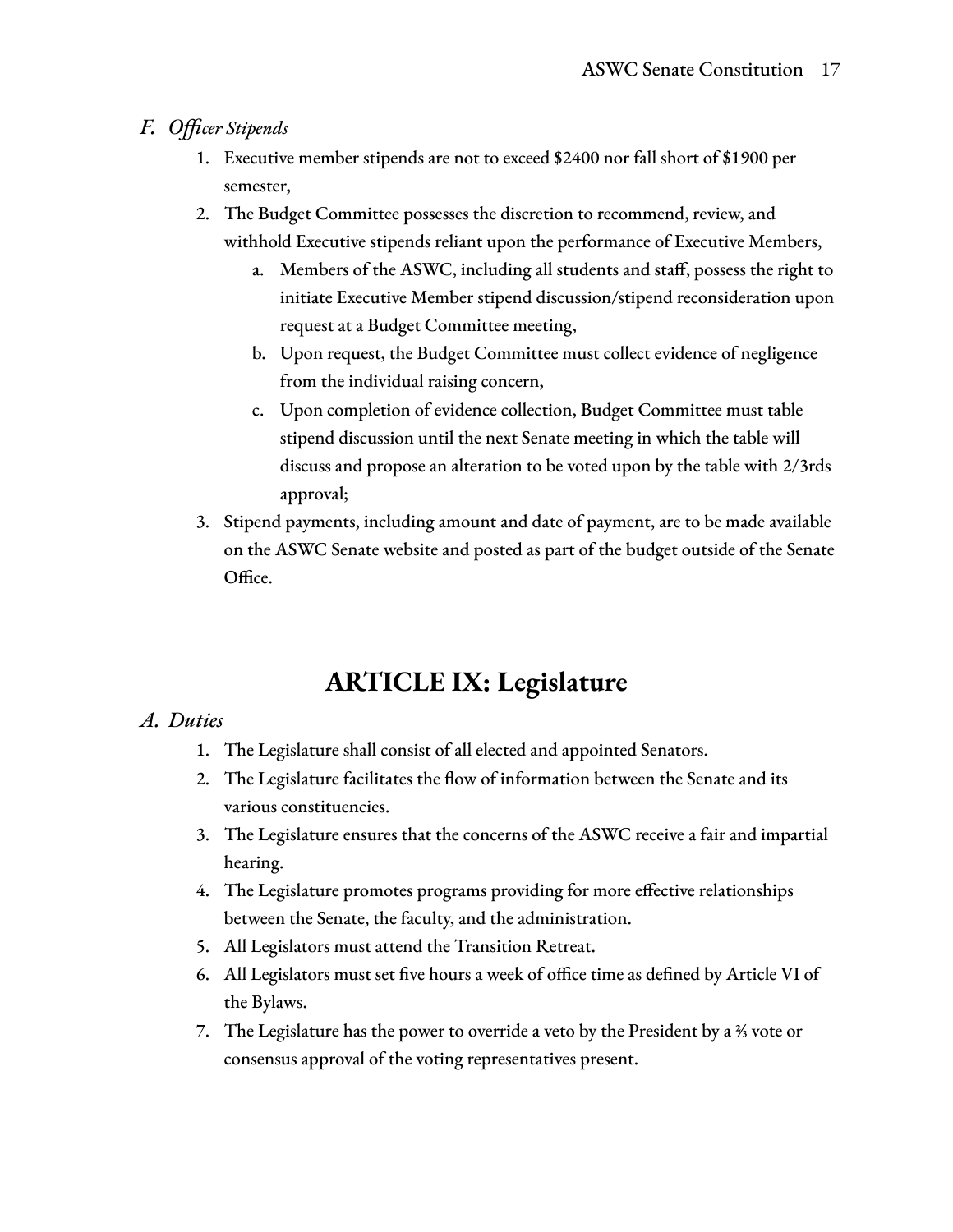- 8. All members must remain in academic and disciplinary good standing throughout their term in office.
- 9. All members of the Legislature must maintain a cumulative 2.5 grade point average (GPA) throughout their term in office.
- 10. All Legislative members must submit proof of academic and disciplinary good standing to the Senate at the time of election, appointment and/or approval.

#### *B. Senators*

- 1. The following are the Senators of the Senate, a total of seventeen:
	- a. Inter-Club Council Senator
	- b. Inter-Society Council Co-Chairs (two)
	- c. Media Council Senator
	- d. Residence Hall Representative
	- e. Commuter Representative
	- f. First-Year Class President
	- g. Diversity Council Senator
	- h. Student Body Representatives (Three)
	- i. Poet Student Athlete Leadership Academy Co-Chairs (one representative of the male sports teams, one representative of the sports female teams)
	- j. Social Justice Coalitions Senator
	- k. Academic Affairs Council Representative
	- l. Environmental Action Advocate
	- m. Program Board Director
- 2. The Inter-Club Council (ICC) Senator shall:
	- a. Be one person;
	- b. Be chosen by Inter-Club Council according to rules set forth by that constituency and the Senate, and be approved with consensus or ⅔ approval of the voting Senators present;
	- c. Work with the OSE Office to promote membership in active clubs;
	- d. Be a voting member of the Senate;
	- e. Be a liaison from the Senate to Inter-Club Council.
- 3. The Inter-Society Council (ISC) Co-Chairs shall:
	- a. Be two people;
	- b. Be chosen by ISC according to rules set forth by that constituency and the Senate, and be approved by consensus or 2/3 approval of the voting Senators present;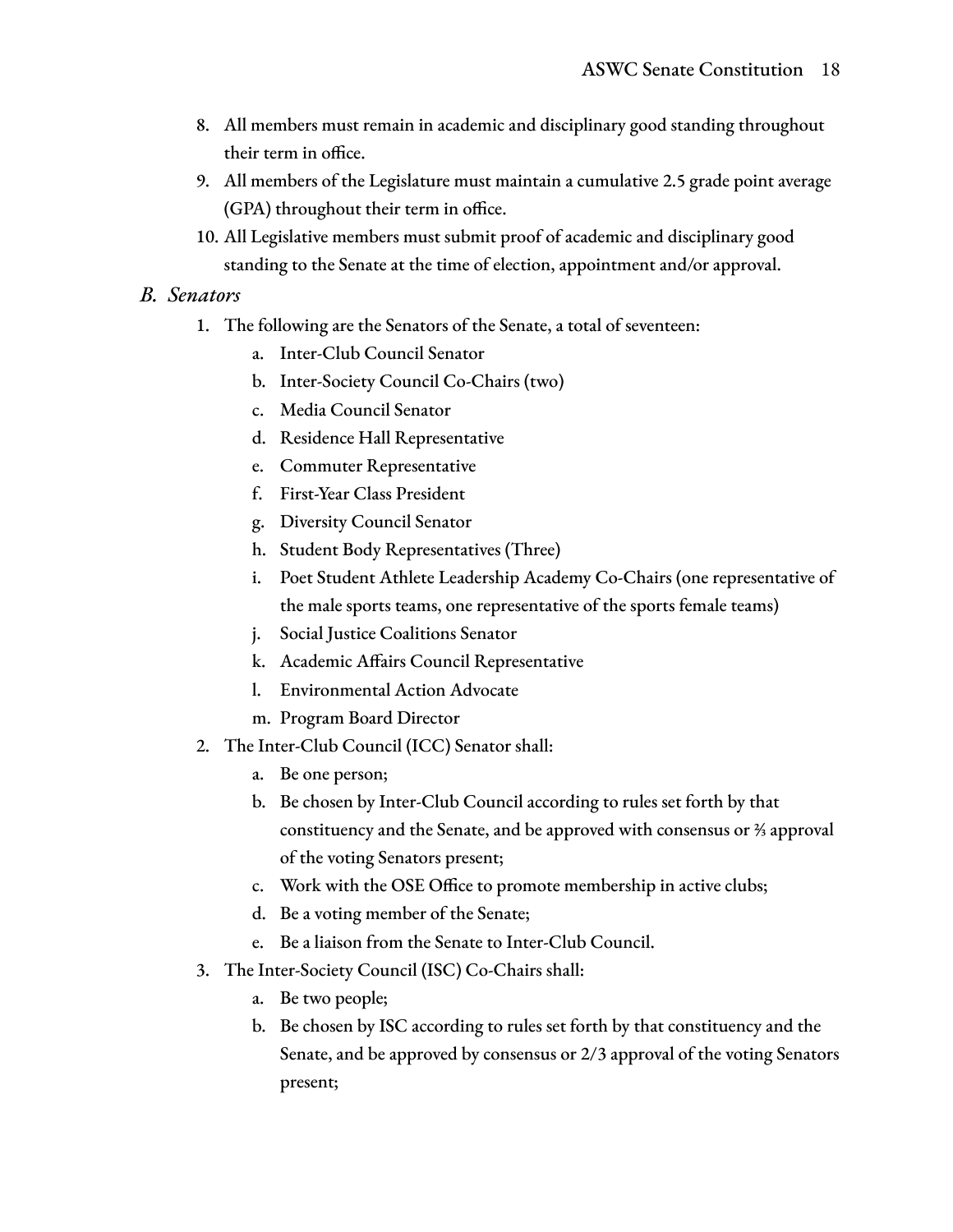- c. Be voting members of the Senate;
- d. Be liaison from the Senate to ISC.
- 4. The Media Council Co-Chairs shall:
	- a. Be one person;
	- b. Be chosen by Media Council according to rules set forth by that constituency;
	- c. Be advisory members to the Senate without possession of a vote;
	- d. Be a liaison from the Senate to Media Council.
- 5. The Residential Hall Representative shall:
	- a. Be one person;
	- b. Be elected by Residential Hall students or appointed with a ⅔ approval of the voting Senators present;
	- c. Be a voting member of the Senate.
- 6. The Commuter Senator shall:
	- a. Be one person;
	- b. Be an off-campus student;
	- c. Be elected by the off-campus students;
	- d. Be a voting member of the Senate;
	- e. Act as an intermediary between the Senate and off-campus students;
	- f. Be responsible for establishing and chairing an Off-Campus Committee as a standing committee outside the standing committees established by the Senate and ASWC President;
	- g. Be liaisons from the Senate to the Commuter Student Association.
- 7. The First-Year Class President shall:
	- a. Be one person;
	- b. Be an elected member of the First-Year Class;
	- c. Be a voting member of the Senate;
	- d. Schedule all FCC meetings;
	- e. Prepare the agenda for all FCC meetings;
	- f. Preside over all FCC meetings;
	- g. Create, with the FCC, a program of priorities and objectives that will bring the First-Year class closer together;
	- h. Be a liaison from the Senate to the First-Year Class and FCC.
- 8. The Diversity Council Representative shall:
	- a. Be one person;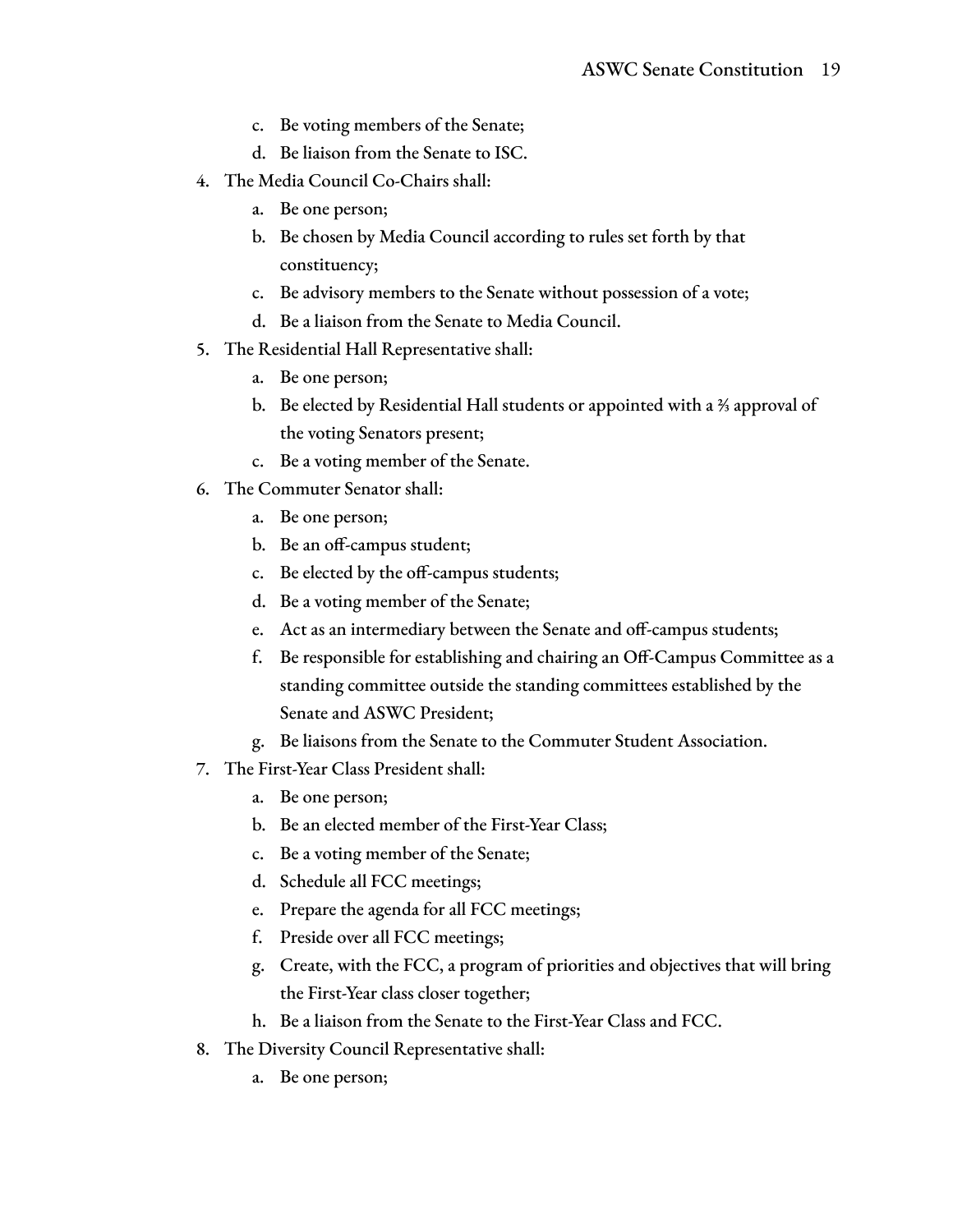- b. Be chosen by the Diversity Council according to rules set forth by that constituency and the Senate, and be approved by consensus or ⅔ approval of the voting members present;
- c. Be a voting member of the Senate;
- d. Be a liaison from the Senate to the Diversity Council.
- 9. The Student Body Representatives shall:
	- a. Be three people elected in a general election of the ASWC or appointed by the president or appointment committee;
	- b. Be responsible for holding a forum for student concerns;
	- c. Be a voting member of the Senate;
	- d. Be a liaison between the Senate and the student body;
	- e. Be responsible for organizing at least two (2) forums per semester for the voicing of student concerns;
	- f. Have cohesive weekly meetings that are publicized to the student body;
	- g. Increase the communication lines between the student body and the Senate by posting any publicity that does not include election materials or personal propaganda;
	- h. Perform any other duties as outlined in this Constitution;
	- i. Establish standing class committees to address student concerns on campus.
- 10. The Non-Traditional Student Representative:
	- a. Position was created in order to foster a sense of inclusivity and community as well as representation on the ASWC Senate table for students that took a different path towards higher education
	- b. The groups of students that are represented by the Non-Traditional Student Representative include, but are not limited to:
		- i. International students
		- ii. Transfer students
		- iii. Students who have served or are currently serving in the military
		- iv. Students that have dependents (including, but not limited to: spouse, children)
	- c. Position shall be held by a student that identifies as a non-traditional student
		- i. Be one person elected in a general election of the ASWC or appointed by the president or appointment committee
	- d. Be a voting member of the Senate
	- e. Perform any other duties as outlined in this Constitution
	- f. Create or maintain a committee responsible for addressing and streamlining the acknowledgement of non-traditional student needs.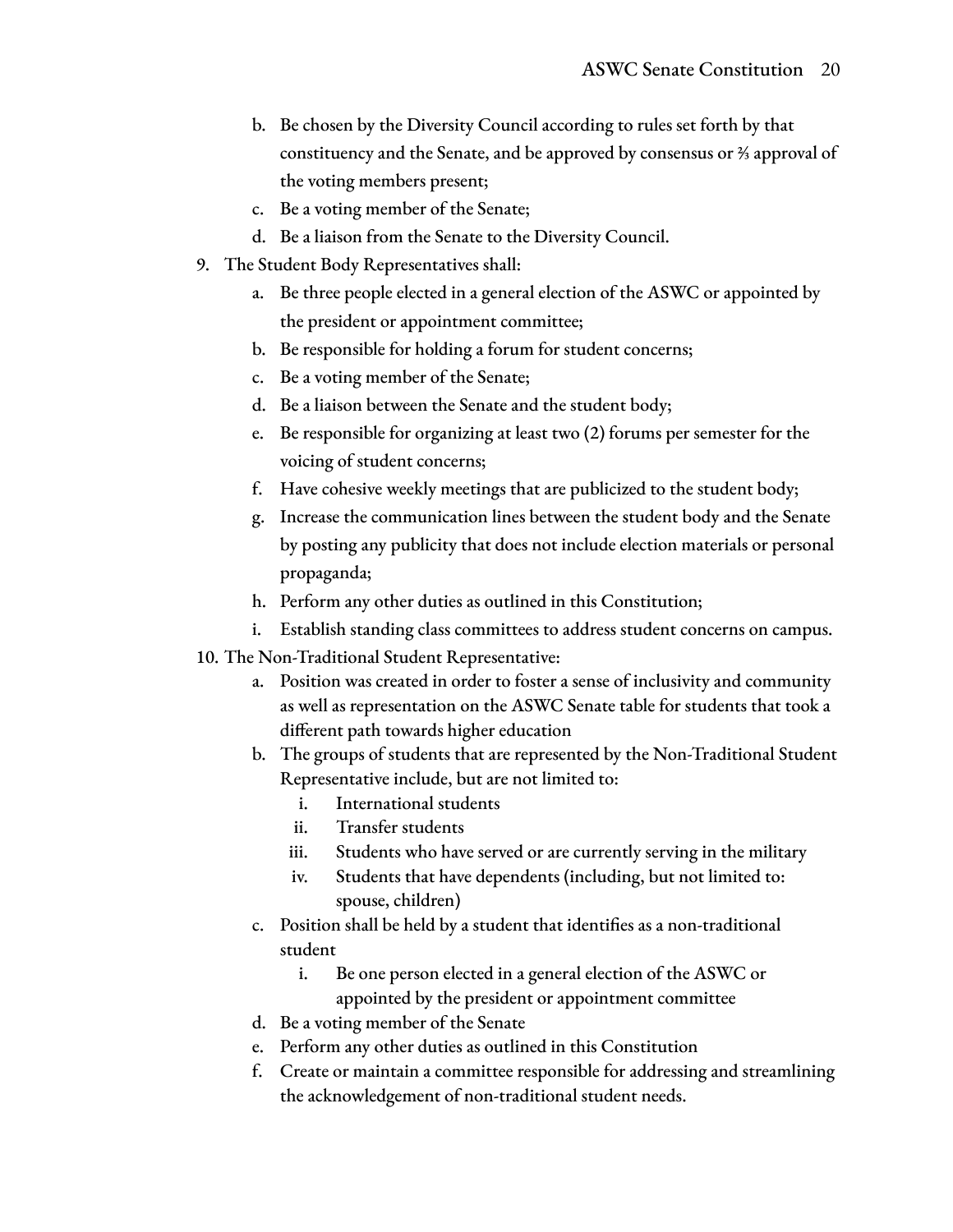- 11. The Poet Student Athletic Leadership Academy (PSALA) Co-Chairs shall:
	- a. Be two people, one representative of male teams and one representative of female teams;
	- b. Be chosen by PSALA according to rules set forth by that constituency and the Senate, and be approved by consensus or 2/3 approval of the voting Senators present;
	- c. Be voting members of the Senate;
	- d. Be liaisons from the Senate to all student athletes.
- 12. The Social Justice Coalition (SJC) Senator shall:
	- a. Be one person;
	- b. Be chosen by SJC according to rules set forth by that constituency and the Senate, and be approved with consensus or 2/3 approval of the voting Senators present;
	- c. Work with the OSE Office to promote membership in active clubs;
	- d. Be a voting member of the Senate;
	- e. Be a liaison from the Senate to SJC.
- 13. The Academic Affairs Council (AAC) Representative shall:
	- a. Be one person;
	- b. Be chosen by AAC according to rules set forth by that constituency and the Senate, and be approved with consensus or 2/3 approval of the voting Senators present;
	- c. Work with the Faculty Senate and Faculty Advisor to address AAC program ideas, concerns, etc.;
	- d. Be a voting member of the Senate;
	- e. Be a liaison from the Senate to AAC.
- 14. The Environmental Action Advocate shall:
	- a. Be one person;
	- b. Be elected in the general election of the ASWC;
	- c. Work with Faculty, Administration, and Groundskeeping to address environmentally centric program ideas, concerns, etc.;
	- d. Be a voting member of the Senate;
	- e. Function as the head of the Environmental Committee;
	- f. Be a liaison from the Senate to constituents with environmental concerns.
- 15. The Program Board Director shall:
	- a. Be one person;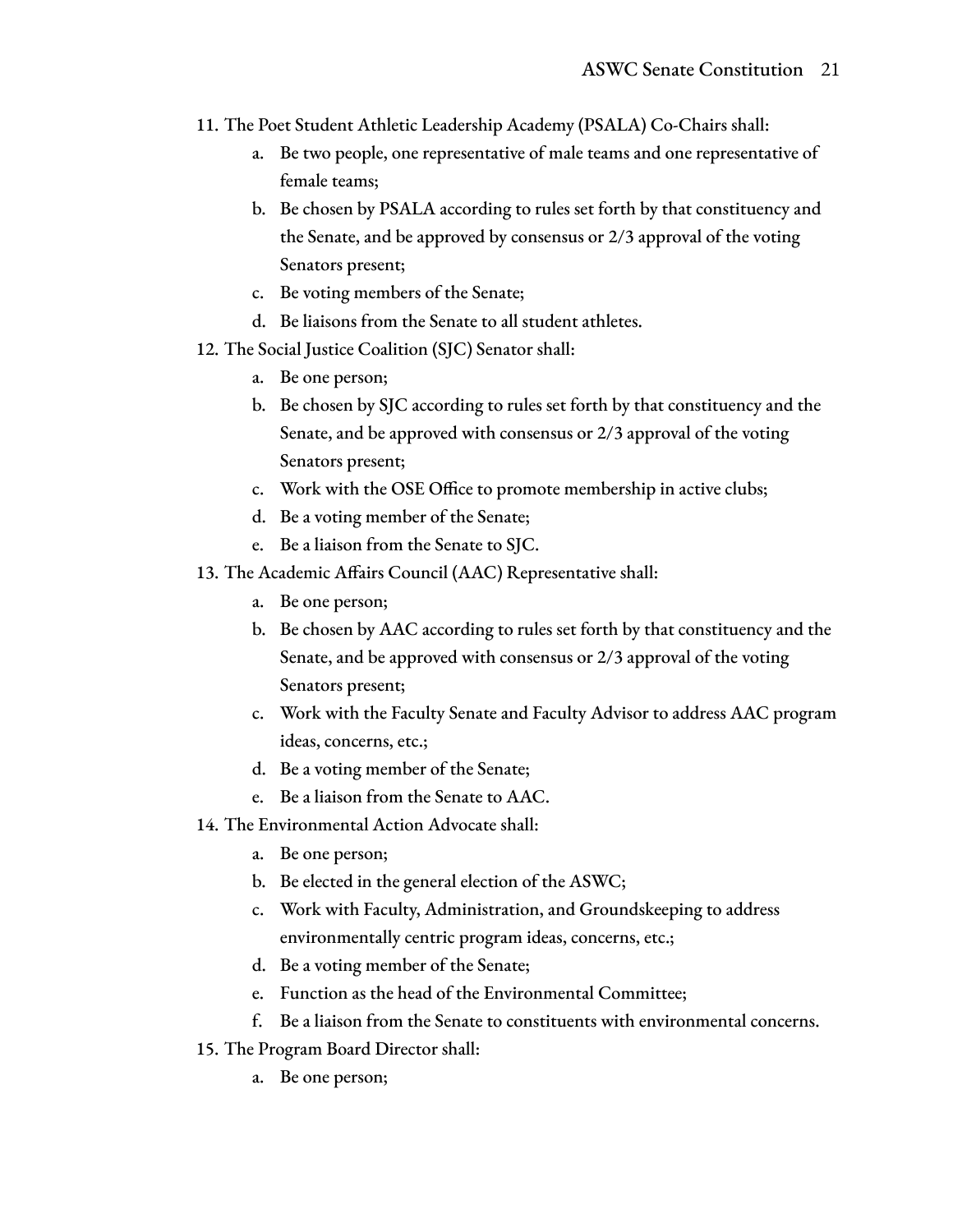- b. Be chosen by Program Board according to rules set forth by that constituency and the Senate;
- c. Be a voting member of the Senate;
- d. Schedule meetings of the Program Board, prepare agendas and preside over meetings;
- e. Be responsible for prioritizing the values of the student body;
- f. Be responsible for all program projections and financial allocations of Program Board;
- g. Appoint executive board members for Program Board and coordinators for each committee;
- h. Be a liaison from the Senate to the Program Board.

#### *C. Qualifications*

- 1. All Senators shall be full-time students with at least a cumulative 2.5 grade point average (GPA) at the time of nomination.
- 2. All Senators must be in good standing as otherwise defined by the College.
- 3. No student is eligible to run or to be appointed for an office for which they will be unable to complete the term of office.
- 4. Candidates for Legislative offices must adhere to any other standards set forth by the Elections Code.
- 5. There shall be an appeals process established and made known to prospective candidates. Notice of the appeals process is to be added to the "candidate packet."
- 6. The Elections Committee establishes a "candidate packet" of information that must be completed in order to run in an ASWC election.
- 7. The "candidate packet" includes the following;
	- a. Signatures from the student body
	- b. Academic good standing signature
	- c. Disciplinary good standing signature
- 8. If any piece of information is incomplete at the due date, each candidate with an incomplete packet is told when an appeals board will convene to hear their case, except in cases of academic probation and/or disciplinary good standing.
- 9. The appeals board shall consist of four people:
	- a. The Faculty Advisor or their designee
	- b. The Administrative Advisor or their designee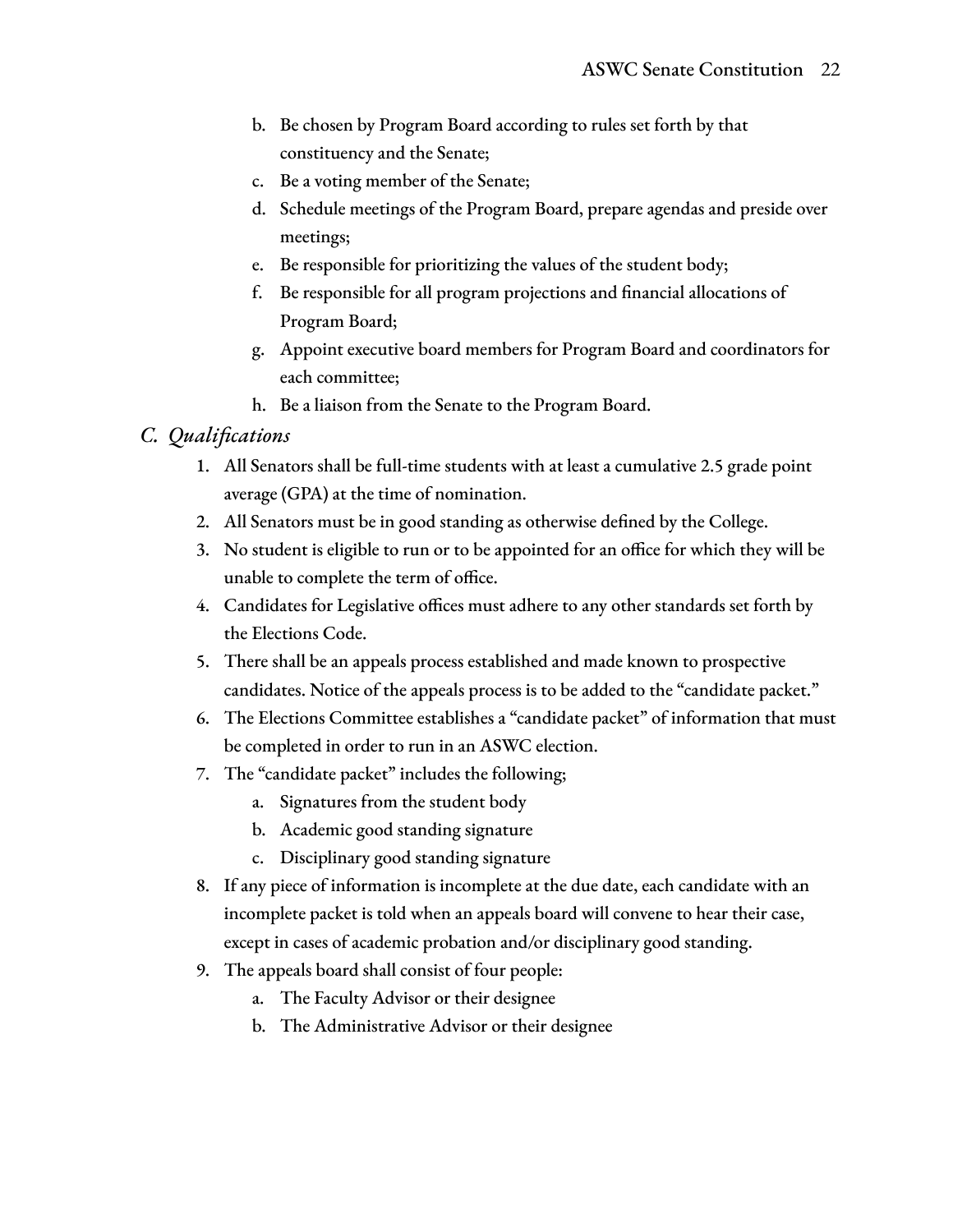- c. The Secretary of the Senate, who serves as the chair of the appeals board, or any other Senator, appointed by the membership, that is not running in the elections
- d. A non-Senate member serving on the Elections Committee that will not be running in the election who will be recommended by the Secretary and approved by the voting members present.
- 10. The following are items that may not be appealed:
	- a. Academic probation
	- b. Disciplinary good standing
- 11. The appeals board shall review and render any decision within a 48-hour period of receiving the appeal as to give the candidate time to plan his/her campaign.
- 12. The appeals process is as follows:
	- a. The Secretary briefs members of the case(s) brought before them.
	- b. A meeting is called and participants are notified.
	- c. The board reviews the case and calls participants in for questioning.
	- d. The meeting shall be closed to review all information.
	- e. The board renders a decision based on all the information at the time of the review.
	- f. The board notifies the participant in a timely manner.
	- g. The board notifies the Senate at the next Senate sessions of the Board's decision.
- 13. The appeals board shall make a unanimous decision. The appeals board shall give its decision(s) to the Senate about those candidates that are able to run in the election.

#### *D. Candidates, Elections, and Appointments*

- 1. Candidates may be placed on the ballot by the Elections Committee, according to the procedures outlined in the Elections Code.
- 2. All Executive Council officers shall be elected or appointed for a calendar-year term, beginning on the first day of January Interim and ending on the last day of the Fall semester. All other Senators shall serve an academic-year term beginning on the first day of the Fall semester and ending on the last day of the Spring semester.
- 3. If the Elections Committee has not declared a winner(s) by the beginning of the new term of office, the incumbent(s) shall remain in office until winners are declared.
- 4. Neither elected nor appointed officials shall hold more than one office.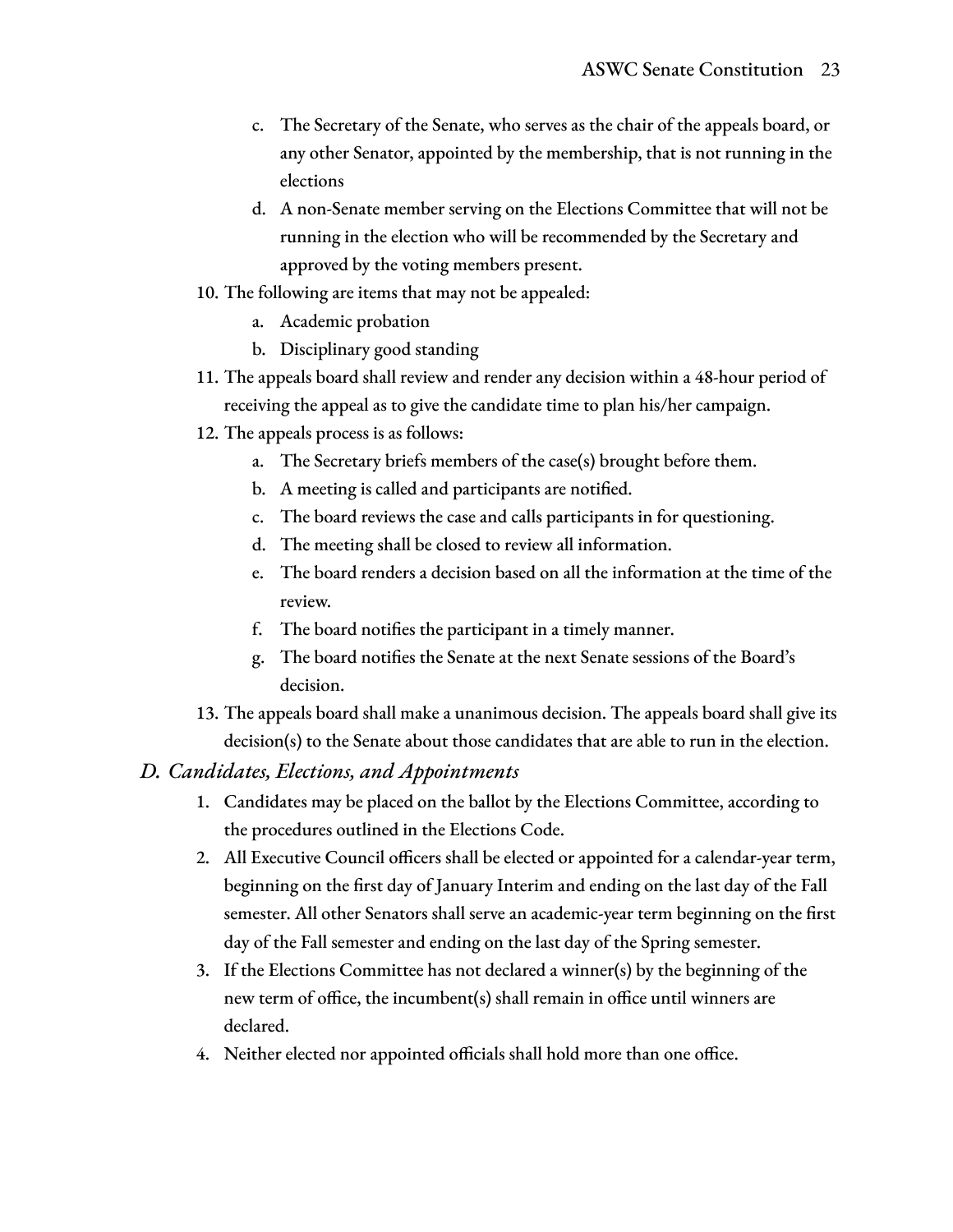- a. Exception: an elected or appointed official can hold more than one office at the same time under special circumstances written in the elections code under Article IV, Section A.
- 5. If there are no candidates for an office, the office will be declared vacant as of the third meeting of the Senate. The office will be filled according to procedures in the Elections Code.
- 6. All decisions concerning elections shall be determined by the following, in order of decreasing precedence:
	- a. This Constitution
	- b. The ASWC Bylaws
	- c. ASWC Senate
	- d. The Elections Code
- 7. Procedures for campaigning and elections are detailed in the Elections Code.

## **ARTICLE X: Removal**

- A. Officers elected by the entire student body may be removed from office:
	- 1. By a vote of 2/3 of the voting Senators present; or
	- 2. By the student body in a recall election (see Article XI)
- B. Officers elected according to this constitution by a specific constituency (for example the Commuter Representative and the First-Year Class President) may be removed from office:
	- 1. By a vote of 2/3 of the voting Senators present; or
	- 2. By the student body in a recall election (see Article XI); or
	- 3. By their constituency in a recall election (see Article XI).
- C. Officers appointed by the President may be removed from office:
	- 1. By a vote of 2/3 of the voting Senators present; or
	- 2. By the President, with the consensus or 2/3 approval of the voting Senators present; or
	- 3. By the student body in a recall election (see Article XI).
- D. Officers appointed by other officers (First-Year Class Council) may be removed from office:
	- 1. By a vote of 2/3 of the voting Senators present; or
	- 2. By the President, with the consensus or 2/3 approval of the voting Senators present; or
	- 3. By the officer who appointed them, with the same approval process, if any, which was necessary to appoint them; or
	- 4. By the student body in a recall election (see Article XI).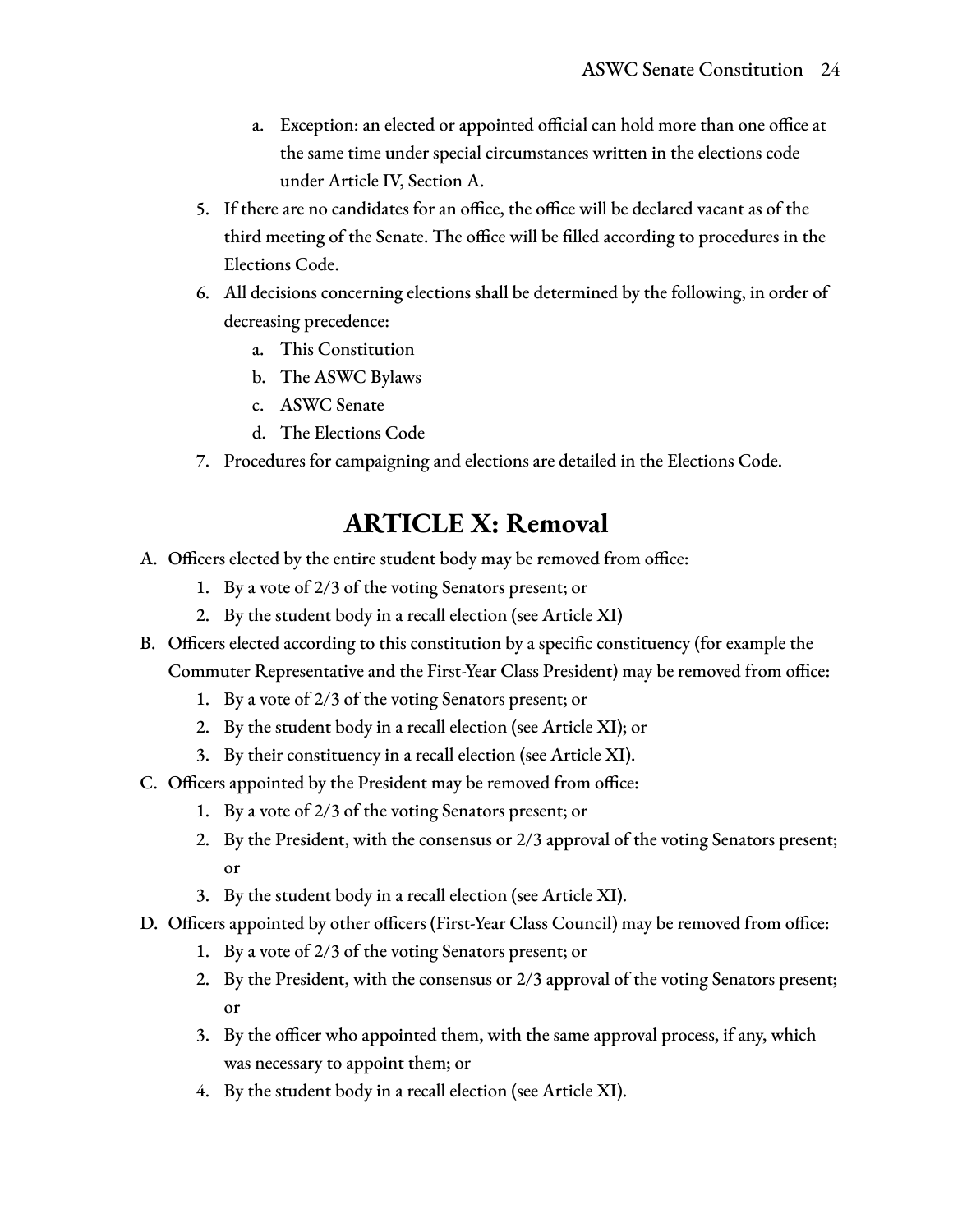- E. Officers appointed or elected under bylaws other than this constitution or the Bylaws may be removed from office:
	- 1. By a vote of 2/3 of the voting Senators present; or
	- 2. By the procedures set forth in those bylaws and approved by the Senate; or
	- 3. By the student body in a recall election (see Article XI).

## **ARTICLE XI: Recall**

- A. Recall elections will be supervised by the Elections Committee (except in the special case covered in section G).
- B. A recall election may be called by:
	- 1. A majority vote of the voting members present.
	- 2. Through a petition process described in section C.
- C. Petitions and the Petition process
	- 1. The petition must contain on each page a heading which includes the words "Recall Petition," the name of the person whose recall is being sought, and the reasons why the recall is being sought.
	- 2. The petitions are to be submitted to the Dean of Students or their designee who will be responsible for verifying that the conditions of Section 1 above are met, and for counting the number of full time students who have signed the petition.
	- 3. The Dean of Students or their designee will submit to the President of the Student Body and to the chair of the Elections Committee a notice including a copy of the heading (see section 1 of this section) of the petition and the number of full time students who have signed the petition.
	- 4. If the subject of the recall is a Constituency Senator, the Dean of Students or their designee will be responsible for determining that the signatures represent either 15% of the entire student body or 15% of the constituency which the officer subject to recall represents.
	- 5. Under no circumstances will any names of people signing a petition be made known to any member of the student government or its agencies.
- D. Recall elections will be held within two weeks of the call. The ballot will contain the words "Recall Election," the name of the person subject to recall and the two choices: "(name) should remain as (position)," and "(name) should be removed as (position)."
- E. Participation of at least thirty percent of the full time registered Whittier College student population is needed to consider the vote of a recall election. If a 2/3 count of the above mentioned minimum thirty percent (30%) of students voting vote in favor of a recall, the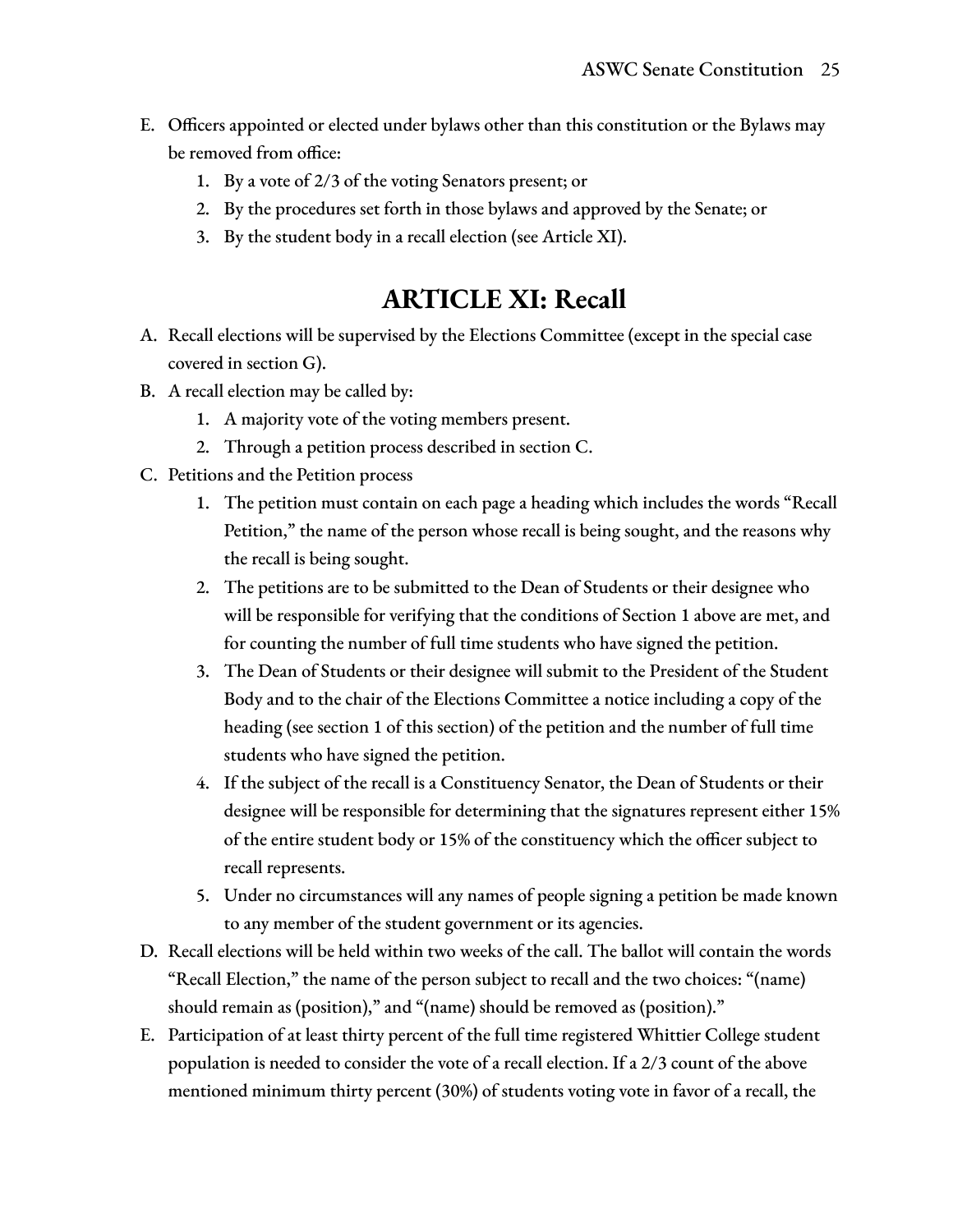subject of the recall will be removed from their position in student government. The position will be filled as stated in Article XI.

- F. All other details of the procedure shall be described in the Election Code.
- G. If it is a member of the Elections Committee who is subject to recall, the process described above will be modified as follows:
	- 1. The notice described in section C, paragraph 3 above will be submitted to the ASWC President and the ASWC Vice President.
	- 2. The President, with the approval of the Legislature, will appoint a Special Elections Committee, which will assume the duties of the (existing) Elections Committee for the purposes of this recall election. The Senate may, at its option, appoint members from the (existing) Election Committee (except the person subject to recall) to the Special Election Committee.
	- 3. The Special Election Committee will have the same authority and be bound by the same rules as the Elections Committee.
	- 4. All election duties not related to this recall will continue to be handled by the (existing) Elections Committee. The subject of the recall process shall not participate in (existing) Elections Committee business while the recall process is in progress.
	- 5. The process will continue as described in paragraphs A through F above with Special Election Committee taking the role of the (existing) Elections Committee for the recall election.

## **ARTICLE XII: Vacancies**

- A. If the position of President becomes vacant for any reason:
	- a. The position will be filled by the Vice President,
	- b. Or if that office is vacant by the Campus Relations Director,
	- c. Or if that office is vacant by the Secretary,
	- d. Or if all those offices are vacantant, the position can be filled by one of two ways:
		- i. Appointed with a two-thirds (⅔) majority vote by the Senators present
		- ii. Elected by the student body
- B. If an elected position other than the President becomes vacant for any reason, the position will be filled by one of the two methods below. The method is to be decided by a majority vote of the Senate.
	- 1. The Secretary will post applications of all open positions,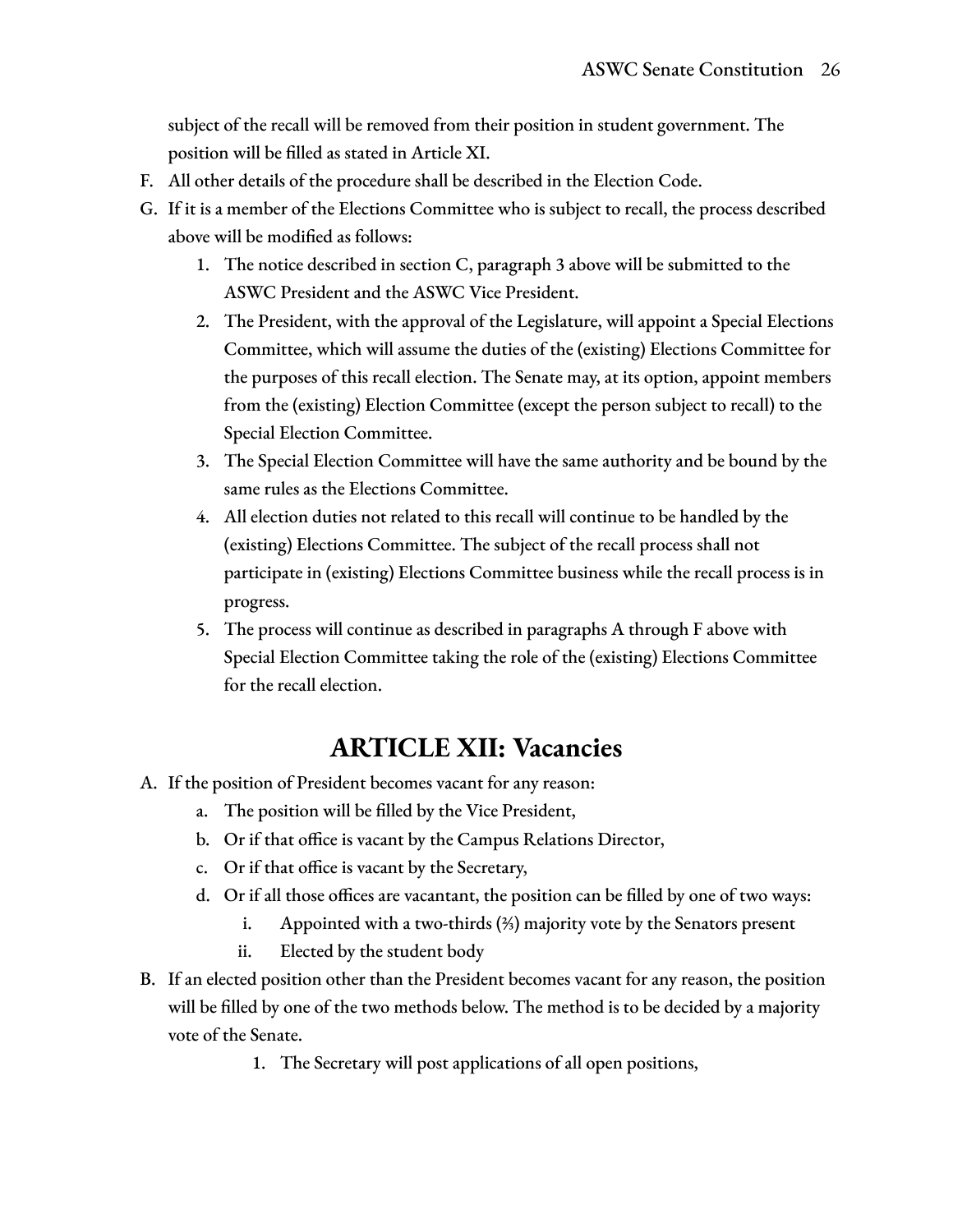- a. After the applications closes, the Senate will be given access to all applications, but they will not include names or GPAs of the applicants,
- b. The president will select their first option, individual "A", to appoint,
- c. Two-thirds (⅔) approval by the Senators present will appoint the new representative and conclude the appointment process.
- d. If individual "A" is not approved by the Senate, the president will appoint their section option, individual "B", and so on until the Senate approves of a new representative with a two-thirds (⅔) majority vote.
- 2. Election by the student body.

## **ARTICLE XIII: Initiatives**

- A. Any matter over which a governing body or committee of the ASWC has jurisdiction may be brought to a vote of the student body by an initiative containing ten percent (10%) of the student body's signatures. The Elections Committee will be responsible for holding an election for the purpose of voting on the proposal within two weeks. The decision on the matter will be determined by a majority vote in that election.
- B. Definition of an Initiative:
	- a. An initiative is a concern that pertains to larger, ongoing manners that affect the entire student body and/or staff on campus as a whole (i.e. sustainability, ADA compliance).
	- b. An initiative specifically calls for a vote by the student body.
	- c. An initiative contains a description of the presented concern and a feasible course-of-action.
	- d. Administration will work with ASWC Senate to achieve the goals set forth by the initiative.
- C. Initiatives and the Initiative Process:
	- 1. The initiative must contain on each page a heading which includes the word "Initiative" and the full text of the proposal.
	- 2. The initiative is to be submitted to the Dean of Students or their designee who will be responsible for verifying that the conditions of part A above are met and for counting the number of full time students who have signed the petition.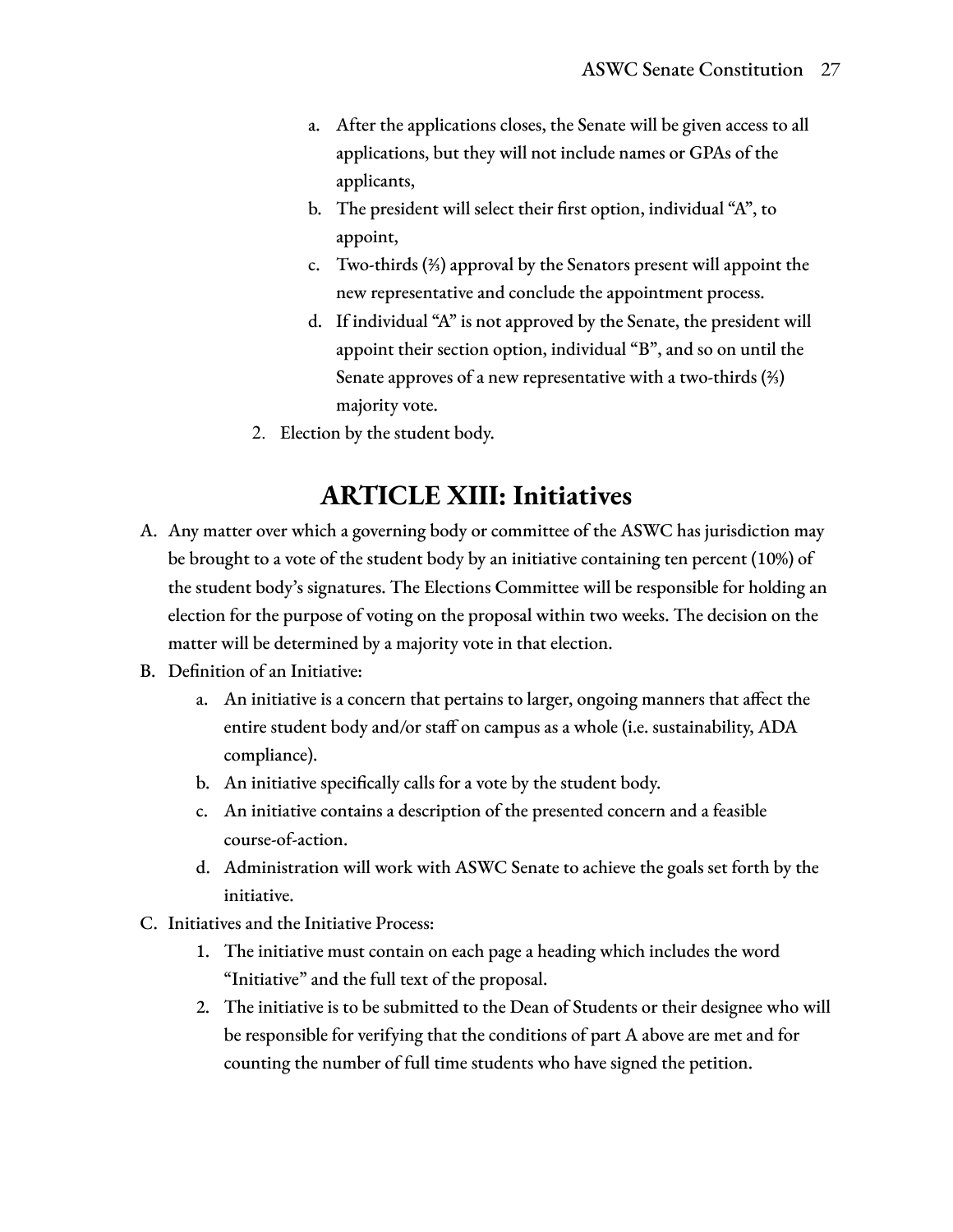- 3. The Dean of Students or their designee will submit to the ASWC President and to the chair of the Elections Committee a notice including a copy of the heading (see paragraph 1 of this section) of the initiative and the number of full time students who have signed the petition with legible signatures and ID number.
	- a. The Dean of Students or their designee maintains full authority to designate whether the presented document is a petition or initiative, and exercises full right to move forward regarding that designation.
- 4. Under no circumstances will any names of people signing an initiative be made known to any member of the ASWC.

# **ARTICLE XIV: Petitions**

- A. Any matter over which a governing body or committee of the ASWC has jurisdiction may be brought by the student body to the Senate by a petition containing ten percent (10%) of the student body's signatures.
- B. Definition of a petition:
	- a. A petition is a representation of student opinions on a particular matter that ASWC Senate holds jurisdiction over.
	- b. Petitions regard specific daily calendar considerations, bills, and/or budget requests brought to the ASWC Senate.
- C. The petition and petition process:
	- a. The petition must contain on each page a heading which includes the word "Petition" and a description of the item the petition wishes to address
		- i. If the petition is regarding a bill, the entirety of the bill must be physically attached to the petition.
		- ii. If the petition is regarding a budget request, they must request a print-out of the request from the current Treasurer to attach to the petition.
	- b. The petition is to be submitted to the Dean of Students or their designee who will be responsible for verifying that the conditions of part A and B above are met and for counting the number of full time students who have signed the petition.
	- c. The Dean of Students or their designee will submit to the ASWC President and to the chair of the Elections Committee a notice including a copy of the petition and the number of full time students who have signed the petition with legible signatures and ID number.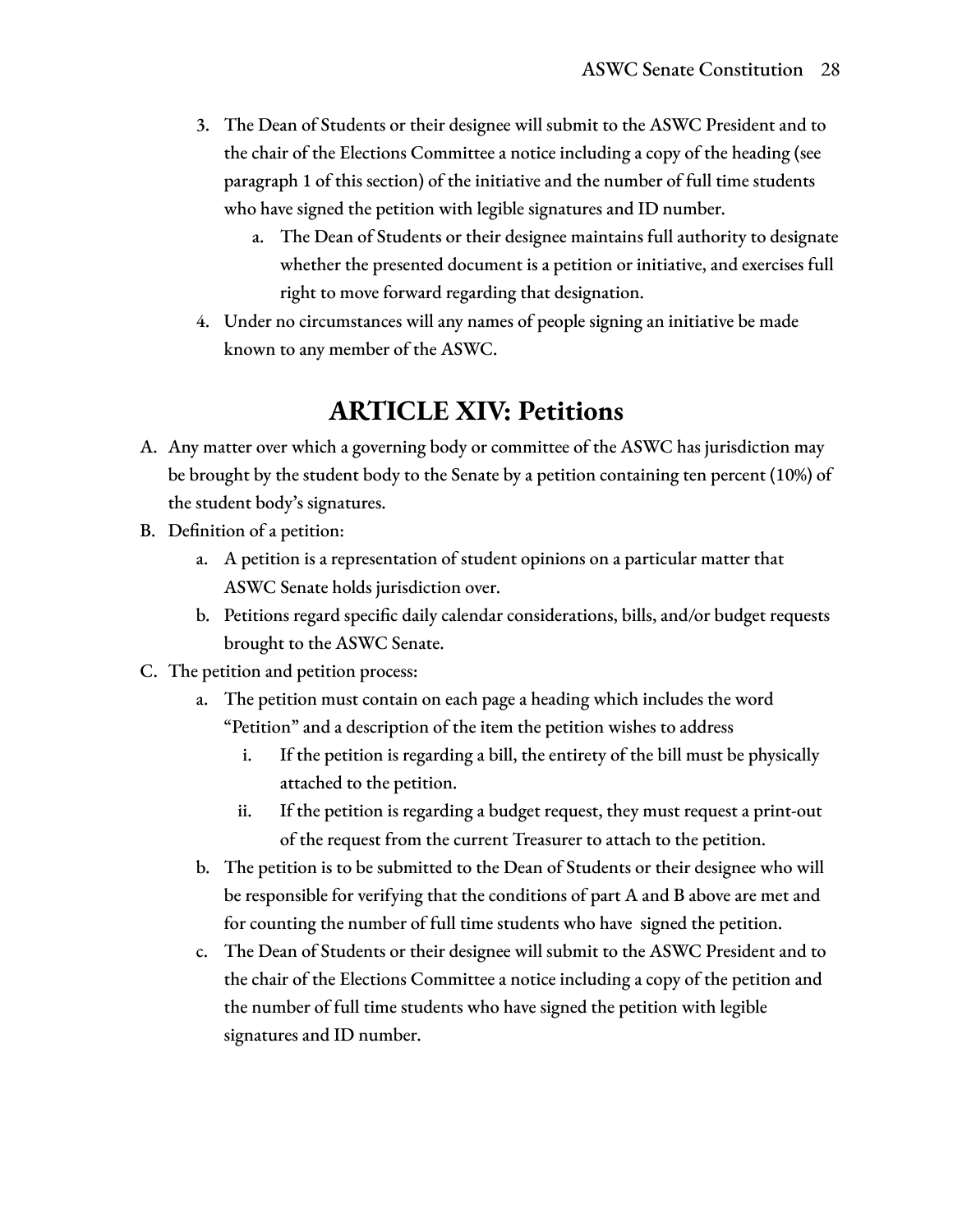- i. The Dean of Students or their designee maintains full authority to designate whether the presented document is a petition or initiative, and exercises full right to move forward regarding that designation.
- d. Names of people signing a petition shall be made known to members of the ASWC Senate to allow for Senators to check for representation of their constituency.

# **ARTICLE XV: Bylaws**

- A. The Bylaws of the ASWC may be amended by a two-thirds (2/3) vote of the voting Senators present or by a majority vote of the student body in an election called for that purpose.
- B. The Election Code may be amended by a two-thirds (2/3) vote of the voting Senators present, or by a majority vote of the student body in an election called for that purpose.
- C. This Constitution takes precedence over all Bylaws of the ASWC.

## **ARTICLE XVI: Amendments to the Constitution**

- A. This Constitution may be amended by a majority vote of the ASWC in an election called for that purpose; or
- B. This Constitution may be amended by a three-fourths (3/4) vote of the voting Senators present, a quorum being present. Public notice must be given two weeks in advance of a vote on amendments; or
- C. This Constitution may be amended by an Executive Power of the Executive Cabinet.

# **ARTICLE XVII: Ratification**

A. This Constitution may be ratified by a majority vote of the voting students of the ASWC in an election called for that purpose.